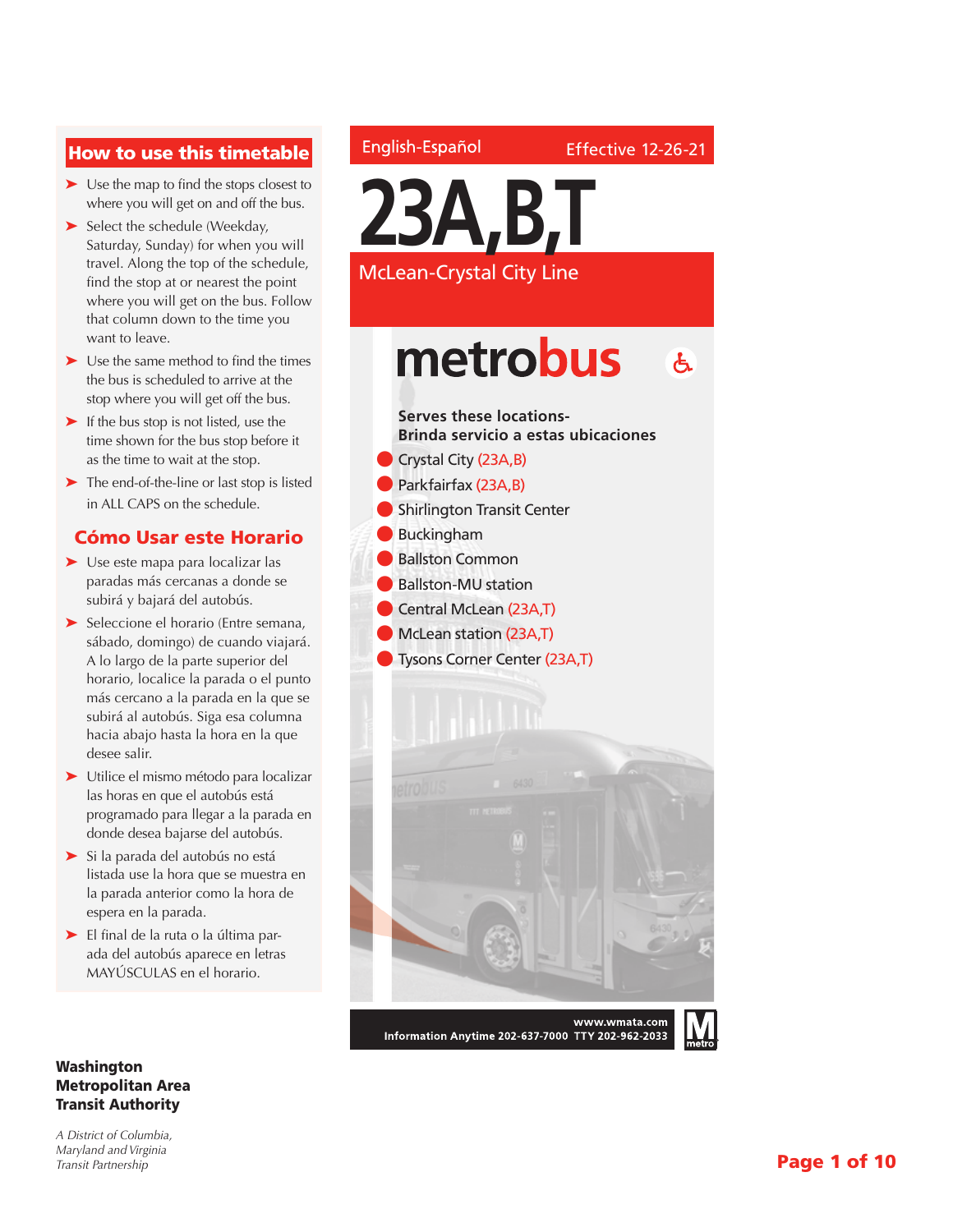### **Effective Sunday, December 26, 2021**

**A partir del domingo, 26 de diciembre de 2021**

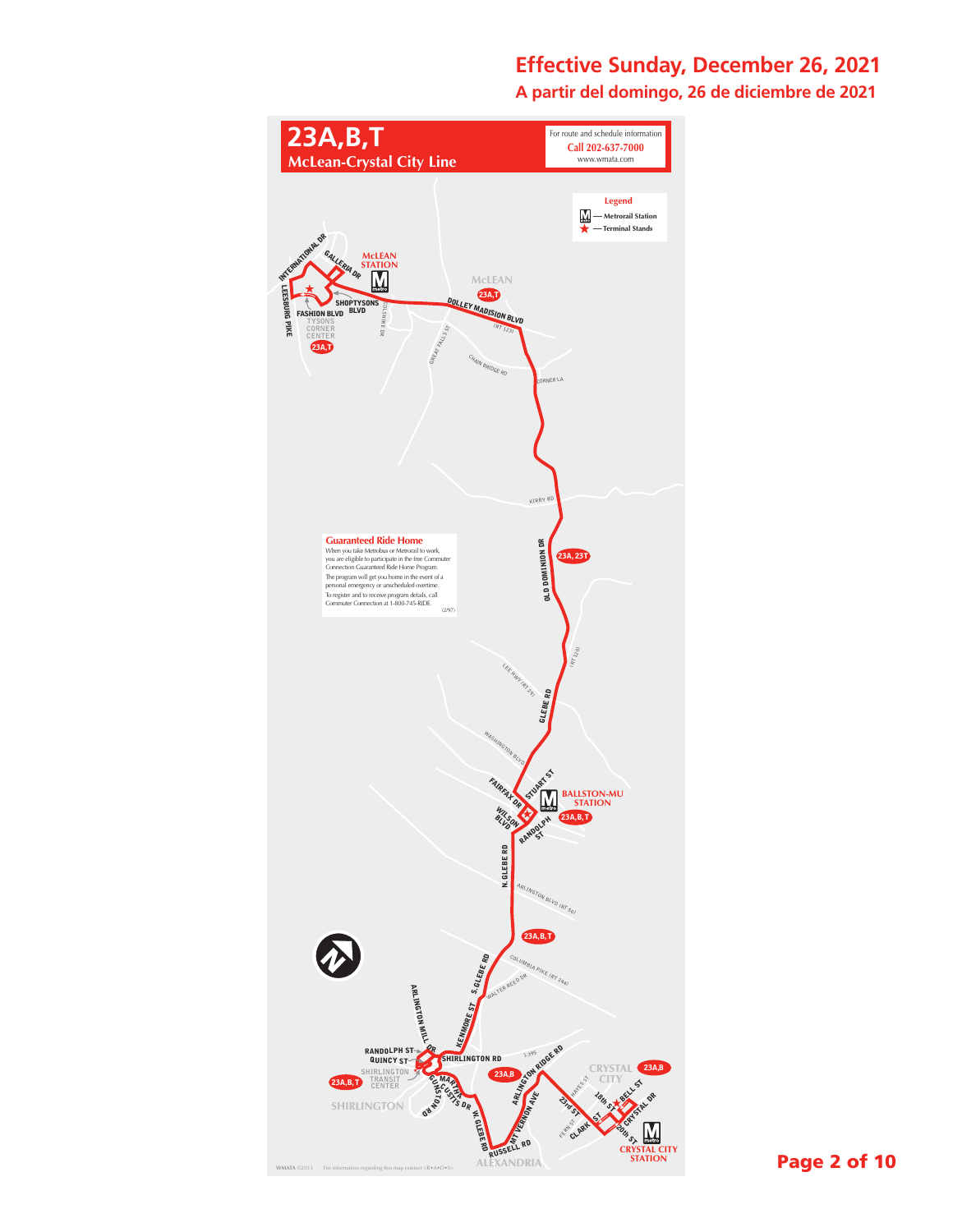## **Westbound to Ballston/Tysons Corner Center**

|                 | <b>Monday thru Friday - De Lunes a viernes</b>                      |                           |                                                    |                                    |                                             |                                                          |                                     |                                                 |                                           |                                   |                                                 |  |  |  |
|-----------------|---------------------------------------------------------------------|---------------------------|----------------------------------------------------|------------------------------------|---------------------------------------------|----------------------------------------------------------|-------------------------------------|-------------------------------------------------|-------------------------------------------|-----------------------------------|-------------------------------------------------|--|--|--|
| Route<br>Number | Bell & 18th Sts.<br>(Crystal<br>$\overset{\text{City}}{\mathbb{L}}$ | 23rd<br>&<br>Fern<br>Sts. | Arlington<br><b>Ridge</b><br>&<br>S. Glebe<br>Rds. | Shirling-<br>ton Transit<br>Center | S. Glebe<br>Rd.<br>$\&$<br>Columbia<br>Pike | <b>BALLSTON-</b><br><b>MU</b><br>$\overline{\mathbf{M}}$ | N.<br>Glebe<br>Rd. &<br>Lee<br>Hwy. | Old<br>Dominion<br>Dr. &<br><b>Kirby</b><br>Rd. | Old<br>Dominion<br>Dr. &<br>Corner<br>La. | McLean<br>$\overline{\mathbf{M}}$ | <b>TYSONS</b><br><b>CORNER</b><br><b>CENTER</b> |  |  |  |
|                 |                                                                     |                           |                                                    |                                    |                                             | <b>AM Service - Servicio matutino</b>                    |                                     |                                                 |                                           |                                   |                                                 |  |  |  |
| <b>23T</b>      | $\overline{\phantom{a}}$                                            | $\overline{\phantom{a}}$  | $\sim$                                             | 5:32                               | 5:42                                        | 5:52                                                     | 5:59                                | 6:06                                            | 6:10                                      | 6:18                              | 6:23                                            |  |  |  |
| 23B             | 5:26                                                                | 5:31                      | 5:35                                               | 5:44                               | 5:54                                        | 6:04                                                     | $\sim$                              | $\overline{\phantom{a}}$                        | $\mathcal{L}_{\mathcal{A}}$               | $\overline{\phantom{a}}$          | $\mathbb{Z}^{\times}$                           |  |  |  |
| <b>23T</b>      | $\overline{\phantom{a}}$                                            | $\overline{\phantom{a}}$  | $\sim$                                             | 5:58                               | 6:08                                        | 6:18                                                     | 6:25                                | 6:32                                            | 6:36                                      | 6:44                              | 6:49                                            |  |  |  |
| 23B             | 5:52                                                                | 5:57                      | 6:01                                               | 6:10                               | 6:20                                        | 6:32                                                     | $\sim$                              | $\overline{\phantom{a}}$                        | $\bar{a}$                                 | $\overline{\phantom{a}}$          | $\overline{\phantom{a}}$                        |  |  |  |
| <b>23T</b>      | $\mathcal{L}$                                                       | $\sim$                    | $\sim$                                             | 6:22                               | 6:32                                        | 6:44                                                     | 6:52                                | 7:00                                            | 7:05                                      | 7:13                              | 7:18                                            |  |  |  |
| 23B             | 6:16                                                                | 6:21                      | 6:25                                               | 6:34                               | 6:44                                        | 6:56                                                     | $\sim$                              | $\overline{\phantom{a}}$                        | $\sim$                                    | $\overline{\phantom{a}}$          | ÷.                                              |  |  |  |
| <b>23T</b>      | ÷.                                                                  | $\sim$                    | $\sim$                                             | 6:46                               | 6:56                                        | 7:08                                                     | 7:16                                | 7:24                                            | 7:29                                      | 7:37                              | 7:42                                            |  |  |  |
| 23B             | 6:40                                                                | 6:45                      | 6:49                                               | 6:58                               | 7:08                                        | 7:20                                                     | $\sim$                              | $\overline{\phantom{a}}$                        | $\overline{\phantom{a}}$                  | $\overline{\phantom{a}}$          | ÷.                                              |  |  |  |
| <b>23T</b>      | ÷.                                                                  | $\sim$                    | $\sim$                                             | 7:10                               | 7:20                                        | 7:32                                                     | 7:40                                | 7:48                                            | 7:53                                      | 8:01                              | 8:06                                            |  |  |  |
| 23B             | 7:02                                                                | 7:07                      | 7:11                                               | 7:21                               | 7:34                                        | 7:47                                                     | $\sim$                              | $\overline{\phantom{a}}$                        | $\mathcal{L}_{\mathcal{A}}$               | $\overline{\phantom{a}}$          | $\overline{\phantom{a}}$                        |  |  |  |
| <b>23T</b>      | ÷.                                                                  | $\sim$                    | $\sim$                                             | 7:32                               | 7:45                                        | 7:58                                                     | 8:08                                | 8:17                                            | 8:22                                      | 8:31                              | 8:37                                            |  |  |  |
| 23B             | 7:25                                                                | 7:30                      | 7:34                                               | 7:44                               | 7:57                                        | 8:10                                                     | $\sim$                              | $\overline{\phantom{a}}$                        | $\overline{\phantom{a}}$                  | $\overline{\phantom{a}}$          | $\sim$                                          |  |  |  |
| <b>23T</b>      | ÷.                                                                  | $\sim$                    | $\sim$                                             | 7:56                               | 8:09                                        | 8:22                                                     | 8:32                                | 8:41                                            | 8:46                                      | 8:55                              | 9:01                                            |  |  |  |
| 23B             | 7:50                                                                | 7:55                      | 7:59                                               | 8:09                               | 8:21                                        | 8:33                                                     | $\sim$                              | $\mathcal{L}$                                   | $\mathcal{L}$                             | $\overline{\phantom{a}}$          | $\mathcal{L}$                                   |  |  |  |
| <b>23T</b>      | ä,                                                                  | $\sim$                    | $\sim$                                             | 8:21                               | 8:33                                        | 8:45                                                     | 8:55                                | 9:03                                            | 9:08                                      | 9:17                              | 9:23                                            |  |  |  |
| 23B             | 8:17                                                                | 8:22                      | 8:26                                               | 8:36                               | 8:48                                        | 9:00                                                     | $\sim$                              | $\mathcal{L}^{\mathcal{L}}$                     | $\mathcal{L}_{\mathcal{A}}$               | $\overline{\phantom{a}}$          | $\mathcal{L}$                                   |  |  |  |
| <b>23T</b>      | ÷.                                                                  | $\sim$                    | $\sim$                                             | 8:51                               | 9:03                                        | 9:15                                                     | 9:25                                | 9:33                                            | 9:38                                      | 9:47                              | 9:53                                            |  |  |  |
| 23B             | 8:45                                                                | 8:50                      | 8:54                                               | 9:04                               | 9:16                                        | 9:27                                                     | $\sim$                              | $\mathcal{L}$                                   | $\overline{\phantom{a}}$                  | $\overline{\phantom{a}}$          | $\mathcal{L}$                                   |  |  |  |
| <b>23T</b>      | ÷.                                                                  | $\sim$                    | $\sim$                                             | 9:18                               | 9:30                                        | 9:41                                                     | 9:49                                | 9:56                                            | 10:01                                     | 10:09                             | 10:14                                           |  |  |  |
| 23B             | 9:14                                                                | 9:19                      | 9:23                                               | 9:33                               | 9:45                                        | 9:56                                                     | $\blacksquare$                      | $\mathcal{L}$                                   | $\overline{\phantom{a}}$                  | $\overline{\phantom{a}}$          | $\overline{\phantom{a}}$                        |  |  |  |
| <b>23T</b>      | ÷.                                                                  | $\sim$                    | $\sim$                                             | 9:48                               | 10:00                                       | 10:11                                                    | 10:19                               | 10:26                                           | 10:31                                     | 10:39                             | 10:44                                           |  |  |  |
| 23B             | 9:45                                                                | 9:50                      | 9:54                                               | 10:03                              | 10:14                                       | 10:25                                                    | $\blacksquare$                      | $\overline{\phantom{a}}$                        | $\overline{\phantom{a}}$                  | $\overline{\phantom{a}}$          | $\overline{\phantom{a}}$                        |  |  |  |
| <b>23T</b>      | ÷.                                                                  | $\sim$                    | $\sim$                                             | 10:18                              | 10:29                                       | 10:40                                                    | 10:48                               | 10:55                                           | 10:59                                     | 11:07                             | 11:12                                           |  |  |  |
| 23B             | 10:15                                                               | 10:20                     | 10:24                                              | 10:33                              | 10:44                                       | 10:55                                                    | $\overline{\phantom{a}}$            |                                                 | $\overline{a}$                            | $\overline{\phantom{a}}$          | $\overline{a}$                                  |  |  |  |
| <b>23T</b>      | ÷.                                                                  | $\overline{\phantom{a}}$  | $\sim$                                             | 10:48                              | 10:59                                       | 11:10                                                    | 11:18                               | 11:25                                           | 11:29                                     | 11:37                             | 11:42                                           |  |  |  |
| 23B             | 10:45                                                               | 10:50                     | 10:54                                              | 11:03                              | 11:14                                       | 11:25                                                    | $\overline{\phantom{a}}$            |                                                 | $\overline{\phantom{a}}$                  | $\overline{\phantom{a}}$          | $\overline{\phantom{a}}$                        |  |  |  |
| <b>23T</b>      | $\bar{\phantom{a}}$                                                 | $\overline{\phantom{a}}$  | $\sim$                                             | 11:18                              | 11:29                                       | 11:40                                                    | 11:48                               | 11:55                                           | 11:59                                     | 12:07                             | 12:12                                           |  |  |  |
| 23B             | 11:15                                                               | 11:20                     | 11:24                                              | 11:33                              | 11:44                                       | 11:55                                                    | $\sim$                              | $\overline{\phantom{a}}$                        | $\bar{a}$                                 | $\overline{\phantom{a}}$          | $\overline{\phantom{a}}$                        |  |  |  |
| <b>23T</b>      | $\mathcal{L}_{\mathcal{A}}$                                         | $\sim$                    | $\sim$                                             | 11:48                              | 11:59                                       | 12:10                                                    | 12:18                               | 12:25                                           | 12:29                                     | 12:37                             | 12:42                                           |  |  |  |
| 23B             | 11:45                                                               | 11:50                     | 11:54                                              | 12:03                              | 12:14                                       | 12:25                                                    | $\overline{\phantom{a}}$            | $\overline{\phantom{a}}$                        | $\overline{\phantom{a}}$                  | $\overline{\phantom{a}}$          | $\overline{\phantom{a}}$                        |  |  |  |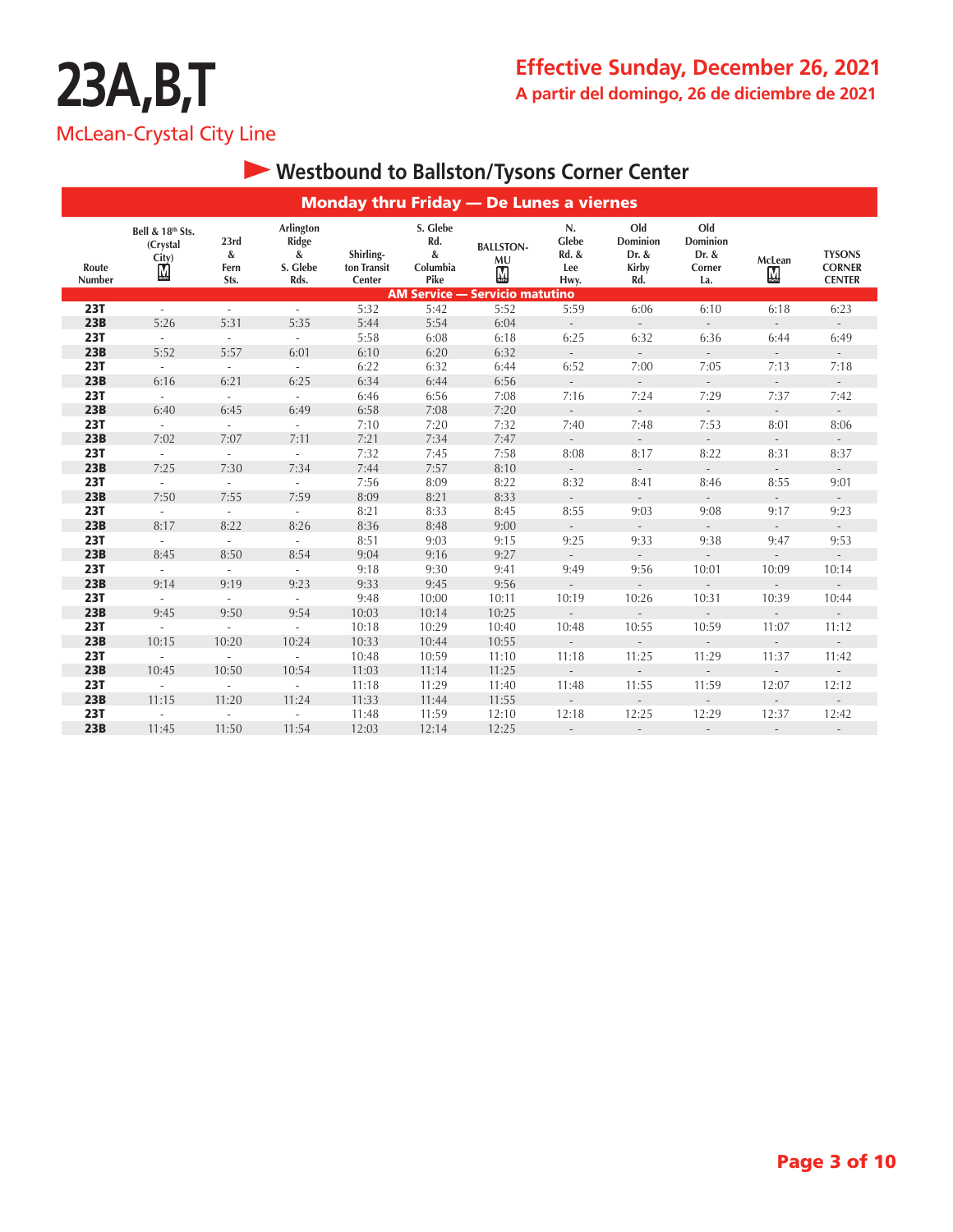### **Effective Sunday, December 26, 2021 A partir del domingo, 26 de diciembre de 2021**

|                   | <b>Monday thru Friday - De Lunes a viernes</b>        |                                   |                                             |                                    |                                          |                                                            |                                     |                                                 |                                                  |                                    |                                                 |  |  |  |
|-------------------|-------------------------------------------------------|-----------------------------------|---------------------------------------------|------------------------------------|------------------------------------------|------------------------------------------------------------|-------------------------------------|-------------------------------------------------|--------------------------------------------------|------------------------------------|-------------------------------------------------|--|--|--|
| Route<br>Number   | Bell & 18th Sts.<br>(Crystal<br>City)<br>$\mathbf{M}$ | 23rd<br>&<br>Fern<br>Sts.         | Arlington<br>Ridge<br>&<br>S. Glebe<br>Rds. | Shirling-<br>ton Transit<br>Center | S. Glebe<br>Rd.<br>&<br>Columbia<br>Pike | <b>BALLSTON-</b><br>MU<br>М                                | N.<br>Glebe<br>Rd. &<br>Lee<br>Hwy. | Old<br>Dominion<br>Dr. &<br><b>Kirby</b><br>Rd. | Old<br><b>Dominion</b><br>Dr. &<br>Corner<br>La. | McLean<br>$\underline{\mathbf{M}}$ | <b>TYSONS</b><br><b>CORNER</b><br><b>CENTER</b> |  |  |  |
|                   |                                                       |                                   |                                             |                                    | <b>PM Service -</b>                      | - Servicio vespertino                                      |                                     |                                                 |                                                  |                                    |                                                 |  |  |  |
| <b>23T</b>        | ä,                                                    | $\Box$                            | $\sim$                                      | 12:18                              | 12:29                                    | 12:40                                                      | 12:48                               | 12:55                                           | 12:59                                            | 1:07                               | 1:12                                            |  |  |  |
| 23B<br><b>23T</b> | 12:15<br>$\overline{\phantom{a}}$                     | 12:20<br>$\overline{\phantom{a}}$ | 12:24<br>$\mathcal{L}^{\pm}$                | 12:33<br>12:48                     | 12:44<br>12:59                           | 12:55<br>1:10                                              | $\overline{a}$<br>1:18              | $\overline{\phantom{a}}$<br>1:25                | $\overline{a}$<br>1:29                           | $\overline{a}$<br>1:37             | $\overline{\phantom{a}}$<br>1:42                |  |  |  |
| 23B               | 12:45                                                 | 12:50                             | 12:54                                       | 1:03                               | 1:14                                     | 1:25                                                       | $\sim$                              | $\sim$                                          | $\mathcal{L}^{\pm}$                              | $\mathcal{L}$                      | $\sim$                                          |  |  |  |
| <b>23T</b>        | $\sim$                                                | $\mathcal{L}$                     | $\sim$                                      | 1:18                               | 1:29                                     | 1:40                                                       | 1:48                                | 1:55                                            | 1:59                                             | 2:07                               | 2:12                                            |  |  |  |
| 23B               | 1:15                                                  | 1:20                              | 1:24                                        | 1:33                               | 1:44                                     | 1:55                                                       |                                     |                                                 |                                                  |                                    |                                                 |  |  |  |
| <b>23T</b>        | $\mathcal{L}$                                         | $\sim$                            | $\mathcal{L}_{\mathcal{A}}$                 | 1:48                               | 1:59                                     | 2:10                                                       | 2:18                                | 2:25                                            | 2:29                                             | 2:37                               | 2:42                                            |  |  |  |
| 23B               | 1:45                                                  | 1:50                              | 1:54                                        | 2:04                               | 2:15                                     | 2:27                                                       | $\mathcal{L}_{\mathcal{A}}$         | $\Box$                                          | $\mathbb{Z}^2$                                   | $\Box$                             |                                                 |  |  |  |
| <b>23T</b>        | $\sim$                                                | $\sim$                            | $\mathcal{L}$                               | 2:19                               | 2:30                                     | 2:42                                                       | 2:50                                | 2:57                                            | 3:02                                             | 3:10                               | 3:15                                            |  |  |  |
| 23B               | 2:15                                                  | 2:20                              | 2:24                                        | 2:34                               | 2:45                                     | 2:57                                                       | $\sim$                              | $\mathcal{L}^{\mathcal{A}}$                     | $\mathcal{L}$                                    | $\mathcal{L}$                      | $\mathcal{L}^{\mathcal{L}}$                     |  |  |  |
| 23T               | ÷,                                                    | $\mathcal{L}$                     | $\omega$                                    | 2:49                               | 3:00                                     | 3:12                                                       | 3:20                                | 3:27                                            | 3:32                                             | 3:40                               | 3:45                                            |  |  |  |
| 23B               | 2:45                                                  | 2:50                              | 2:54                                        | 3:04                               | 3:15                                     | 3:27                                                       | $\overline{\phantom{a}}$            | $\overline{\phantom{a}}$                        | $\overline{\phantom{a}}$                         | $\overline{\phantom{a}}$           | ÷.                                              |  |  |  |
| <b>23T</b><br>23B | $\omega$                                              | $\omega$                          | $\omega$<br>3:25                            | 3:19<br>3:35                       | 3:30                                     | 3:42                                                       | 3:50                                | 3:57                                            | 4:02<br>$\sim$                                   | 4:10<br>$\mathcal{L}$              | 4:15<br>$\sim$                                  |  |  |  |
| <b>23T</b>        | 3:15<br>$\mathcal{L}$                                 | 3:20<br>$\mathcal{L}$             | $\sim$                                      | 3:50                               | 3:47<br>4:02                             | 3:59<br>4:14                                               | $\sim$<br>4:23                      | ÷,<br>4:31                                      | 4:36                                             | 4:45                               | 4:51                                            |  |  |  |
| 23B               | 3:44                                                  | 3:49                              | 3:54                                        | 4:04                               | 4:16                                     | 4:28                                                       |                                     |                                                 |                                                  |                                    |                                                 |  |  |  |
| <b>23T</b>        | $\omega$                                              | $\omega$                          | $\omega$                                    | 4:16                               | 4:28                                     | 4:40                                                       | 4:49                                | 4:57                                            | 5:02                                             | 5:11                               | 5:17                                            |  |  |  |
| 23B               | 4:07                                                  | 4:13                              | 4:18                                        | 4:28                               | 4:40                                     | 4:52                                                       | $\mathbb{Z}^2$                      | $\overline{\phantom{a}}$                        | $\overline{\phantom{a}}$                         | $\bar{z}$                          | Ŀ,                                              |  |  |  |
| <b>23T</b>        | $\bar{\phantom{a}}$                                   | $\sim$                            | $\sim$                                      | 4:41                               | 4:53                                     | 5:05                                                       | 5:14                                | 5:23                                            | 5:28                                             | 5:39                               | 5:45                                            |  |  |  |
| 23B               | 4:33                                                  | 4:39                              | 4:44                                        | 4:54                               | 5:06                                     | 5:18                                                       | $\mathcal{L}^{\pm}$                 | $\mathcal{L}^{\pm}$                             | $\mathcal{L}^{\pm}$                              | $\mathcal{L}$                      | $\mathcal{L}$                                   |  |  |  |
| <b>23T</b>        | ÷,                                                    | $\omega$                          | $\omega$                                    | 5:06                               | 5:18                                     | 5:30                                                       | 5:39                                | 5:48                                            | 5:53                                             | 6:04                               | 6:10                                            |  |  |  |
| 23B               | 4:55                                                  | 5:01                              | 5:06                                        | 5:18                               | 5:30                                     | 5:42                                                       | $\overline{\phantom{a}}$            | $\overline{\phantom{a}}$                        | $\mathcal{L}$                                    | $\mathcal{L}$                      | ÷.                                              |  |  |  |
| <b>23T</b>        | $\omega$                                              | ä,                                | $\omega$                                    | 5:30                               | 5:42                                     | 5:54                                                       | 6:03                                | 6:11                                            | 6:15                                             | 6:26                               | 6:32                                            |  |  |  |
| 23B               | 5:19                                                  | 5:25                              | 5:30                                        | 5:42                               | 5:54                                     | 6:06                                                       | $\sim$                              | $\overline{\phantom{a}}$                        | $\sim$                                           | $\sim$                             | $\mathcal{L}_{\mathcal{A}}$                     |  |  |  |
| <b>23T</b><br>23B | $\overline{\phantom{a}}$<br>5:43                      | $\mathcal{L}$<br>5:49             | $\sim$<br>5:54                              | 5:54<br>6:06                       | 6:06<br>6:18                             | 6:18<br>6:30                                               | 6:27                                | 6:35                                            | 6:39                                             | 6:50                               | 6:56                                            |  |  |  |
| <b>23T</b>        | $\omega$                                              | $\omega$                          | $\mathcal{L}^{\mathcal{L}}$                 | 6:18                               | 6:30                                     | 6:42                                                       | 6:51                                | 6:59                                            | 7:03                                             | 7:14                               | 7:20                                            |  |  |  |
| 23B               | 6:10                                                  | 6:16                              | 6:21                                        | 6:33                               | 6:45                                     | 6:57                                                       | $\Box$                              | $\bar{\phantom{a}}$                             | $\overline{\phantom{a}}$                         | $\overline{\phantom{a}}$           | $\overline{\phantom{a}}$                        |  |  |  |
| <b>23T</b>        | $\overline{a}$                                        | $\bar{a}$                         | $\sim$                                      | 6:48                               | 7:00                                     | 7:12                                                       | 7:21                                | 7:29                                            | 7:33                                             | 7:44                               | 7:50                                            |  |  |  |
| 23B               | 6:44                                                  | 6:49                              | 6:54                                        | 7:03                               | 7:13                                     | 7:23                                                       | $\sim$                              | $\mathcal{L}^{\pm}$                             | $\mathcal{L}^{\pm}$                              | $\mathcal{L}$                      | $\mathbb{Z}^{\mathbb{Z}}$                       |  |  |  |
| <b>23T</b>        | $\overline{\phantom{a}}$                              | ä,                                | ÷.                                          | 7:18                               | 7:28                                     | 7:38                                                       | 7:46                                | 7:53                                            | 7:57                                             | 8:05                               | 8:10                                            |  |  |  |
| 23B               | 7:14                                                  | 7:19                              | 7:24                                        | 7:33                               | 7:43                                     | 7:53                                                       | $\overline{\phantom{a}}$            | $\overline{\phantom{a}}$                        | $\overline{\phantom{a}}$                         | $\overline{\phantom{a}}$           |                                                 |  |  |  |
| <b>23T</b>        | ä,                                                    | $\bar{\phantom{a}}$               | $\omega$                                    | 7:48                               | 7:58                                     | 8:08                                                       | 8:16                                | 8:23                                            | 8:27                                             | 8:35                               | 8:40                                            |  |  |  |
| 23B               | 7:44                                                  | 7:49                              | 7:54                                        | 8:03                               | 8:13                                     | 8:23                                                       | $\overline{\phantom{a}}$            | $\mathbb{Z}^2$                                  | $\mathbb{Z}^2$                                   | $\overline{\phantom{a}}$           | $\overline{\phantom{a}}$                        |  |  |  |
| <b>23T</b><br>23B | $\mathcal{L}$<br>8:16                                 | $\sim$<br>8:21                    | $\sim$<br>8:25                              | 8:18<br>8:33                       | 8:28<br>8:42                             | 8:38<br>8:50                                               | 8:46                                | 8:53                                            | 8:57<br>$\overline{\phantom{a}}$                 | 9:05                               | 9:10                                            |  |  |  |
| <b>23T</b>        | $\sim$                                                | $\mathcal{L}_{\mathcal{A}}$       | $\omega$                                    | 8:48                               | 8:57                                     | 9:05                                                       | 9:12                                | 9:18                                            | 9:21                                             | 9:27                               | 9:31                                            |  |  |  |
| 23B               | 8:46                                                  | 8:51                              | 8:55                                        | 9:03                               | 9:12                                     | 9:20                                                       |                                     |                                                 | $\overline{a}$                                   |                                    |                                                 |  |  |  |
| 23A               | 9:06                                                  | 9:11                              | 9:15                                        | 9:23                               | 9:32                                     | 9:40                                                       | 9:47                                | 9:53                                            | 9:56                                             | 10:02                              | 10:06                                           |  |  |  |
| 23A               | 9:35                                                  | 9:40                              | 9:44                                        | 9:52                               | 10:01                                    | 10:09                                                      | 10:16                               | 10:22                                           | 10:25                                            | 10:31                              | 10:35                                           |  |  |  |
| 23A               | 10:20                                                 | 10:25                             | 10:29                                       | 10:37                              | 10:46                                    | 10:54                                                      | 11:01                               | 11:07                                           | 11:10                                            | 11:16                              | 11:20                                           |  |  |  |
| 23A               | 11:15                                                 | 11:20                             | 11:24                                       | 11:32                              | 11:41                                    | 11:49                                                      | 11:56                               | 12:02                                           | 12:05                                            | 12:11                              | 12:15                                           |  |  |  |
|                   |                                                       |                                   |                                             |                                    |                                          | After Midnight Service — Servicio después de la medianoche |                                     |                                                 |                                                  |                                    |                                                 |  |  |  |
| 23B               | 12:13                                                 | 12:18                             | 12:22                                       | 12:30                              | 12:39                                    | 12:47                                                      | ÷,                                  | ÷,                                              | $\overline{\phantom{a}}$                         | $\overline{\phantom{a}}$           | $\overline{\phantom{a}}$                        |  |  |  |
| 23B               | 1:13                                                  | 1:18                              | 1:22                                        | 1:30                               | 1:39                                     | 1:47                                                       |                                     |                                                 |                                                  |                                    |                                                 |  |  |  |

## **Westbound to Ballston/Tysons Corner Center**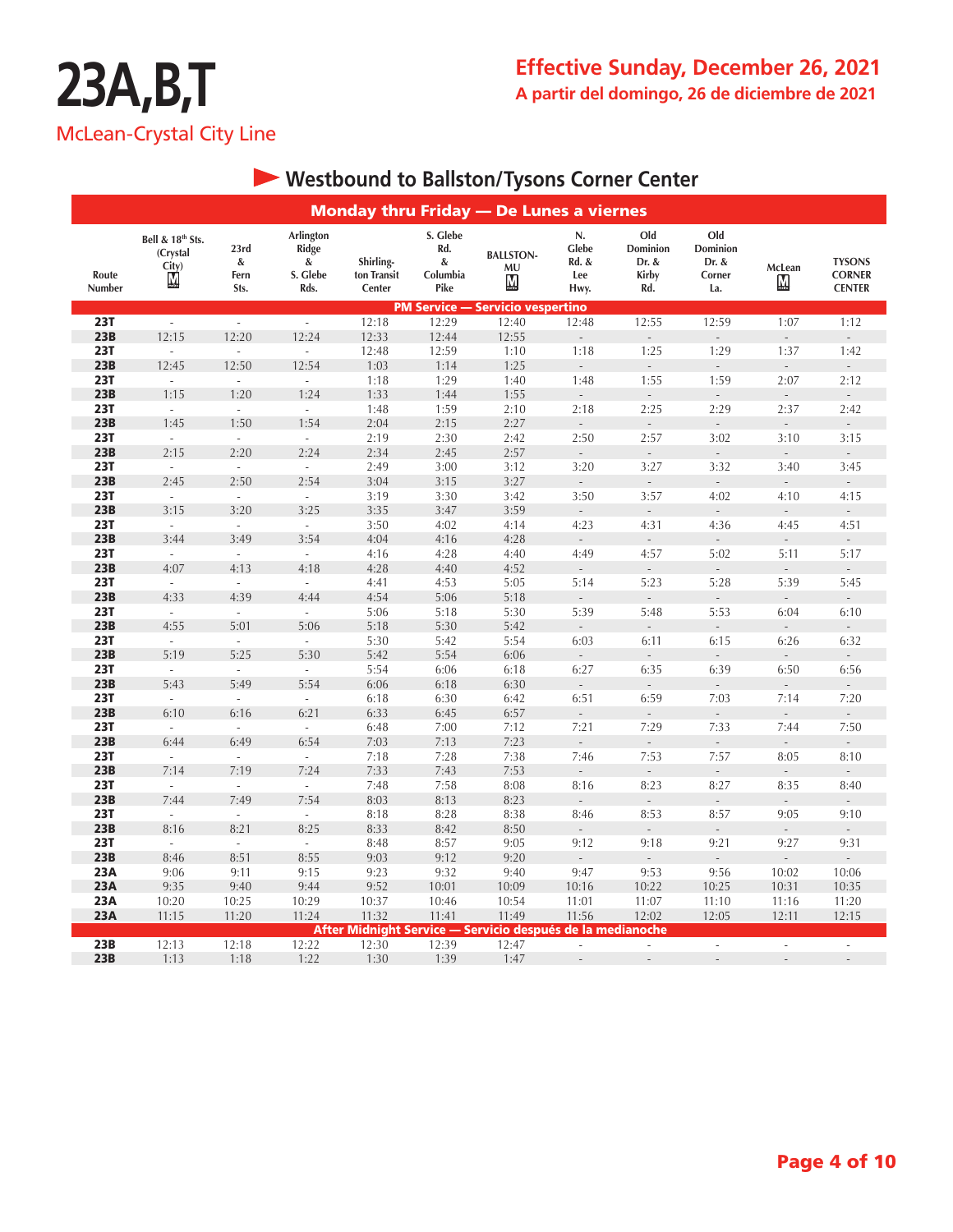|                 |                                   |                             |                                           |                                                 |                                     | <b>Monday thru Friday - De Lunes a viernes</b> |                                          |                                                |                                                    |                             |                                                                   |
|-----------------|-----------------------------------|-----------------------------|-------------------------------------------|-------------------------------------------------|-------------------------------------|------------------------------------------------|------------------------------------------|------------------------------------------------|----------------------------------------------------|-----------------------------|-------------------------------------------------------------------|
| Route<br>Number | <b>Tysons</b><br>Corner<br>Center | McLean<br>М                 | Old<br>Dominion<br>Dr. &<br>Corner<br>La. | Old<br><b>Dominion</b><br>Dr. &<br>Kirby<br>Rd. | N.<br>Glebe<br>Rd. &<br>Lee<br>Hwy. | <b>BALLSTON-</b><br>MU<br>$\bf M$              | S. Glebe<br>Rd.<br>&<br>Columbia<br>Pike | <b>SHIRLINGTON</b><br><b>Transit</b><br>Center | Arlington<br><b>Ridge</b><br>&<br>S. Glebe<br>Rds. | 23rd<br>&<br>Fern<br>Sts.   | Bell & 18th Sts.<br>(CRYSTAL<br>CITY)<br>$\underline{\mathbf{M}}$ |
|                 |                                   |                             |                                           |                                                 |                                     | <b>AM Service - Servicio matutino</b>          |                                          |                                                |                                                    |                             |                                                                   |
| 23B             | ÷.                                | ÷.                          | $\mathcal{L}$                             | $\sim$                                          |                                     | 5:43                                           | 5:53                                     | 6:02                                           | 6:12                                               | 6:16                        | 6:22                                                              |
| <b>23T</b>      | 5:32                              | 5:38                        | 5:42                                      | 5:46                                            | 5:53                                | 5:58                                           | 6:08                                     | 6:17                                           |                                                    | $\overline{\phantom{a}}$    | $\overline{\phantom{a}}$                                          |
| 23B             | ÷.                                | $\mathcal{L}_{\mathcal{A}}$ | $\sim$                                    | $\mathbf{r}$                                    | $\sim$                              | 6:10                                           | 6:20                                     | 6:29                                           | 6:39                                               | 6:43                        | 6:49                                                              |
| <b>23T</b>      | 5:56                              | 6:02                        | 6:06                                      | 6:10                                            | 6:17                                | 6:22                                           | 6:32                                     | 6:41                                           |                                                    | $\mathcal{L}$               |                                                                   |
| 23B             | $\sim$                            | $\sim$                      | ÷.                                        | $\sim$                                          | $\sim$                              | 6:36                                           | 6:46                                     | 6:55                                           | 7:05                                               | 7:09                        | 7:15                                                              |
| <b>23T</b>      | 6:20                              | 6:26                        | 6:30                                      | 6:34                                            | 6:41                                | 6:46                                           | 6:56                                     | 7:05                                           |                                                    | $\mathcal{L}$               |                                                                   |
| 23B             | $\sim$                            | $\overline{\phantom{a}}$    | $\overline{\phantom{a}}$                  | $\overline{\phantom{a}}$                        | $\overline{\phantom{a}}$            | 7:00                                           | 7:12                                     | 7:22                                           | 7:33                                               | 7:38                        | 7:44                                                              |
| <b>23T</b>      | 6:38                              | 6:48                        | 6:53                                      | 6:58                                            | 7:07                                | 7:14                                           | 7:26                                     | 7:36                                           | $\mathcal{L}$                                      | $\mathcal{L}^{\pm}$         | $\mathcal{L}_{\mathcal{A}}$                                       |
| 23B             | $\overline{\phantom{a}}$          | $\mathcal{L}^{\mathcal{A}}$ | $\frac{1}{2}$                             | $\overline{\phantom{a}}$                        | $\overline{\phantom{a}}$            | 7:27                                           | 7:39                                     | 7:49                                           | 8:00                                               | 8:05                        | 8:11                                                              |
| <b>23T</b>      | 7:04                              | 7:14                        | 7:19                                      | 7:24                                            | 7:33                                | 7:40                                           | 7:52                                     | 8:02                                           | $\overline{\phantom{a}}$                           | $\mathcal{L}^{\pm}$         | $\sim$                                                            |
| 23B             | $\mathcal{L}$                     | $\mathcal{L}^{\mathcal{A}}$ | $\sim$                                    | $\bar{a}$                                       | $\mathcal{L}_{\mathcal{A}}$         | 7:52                                           | 8:04                                     | 8:14                                           | 8:25                                               | 8:30                        | 8:36                                                              |
| <b>23T</b>      | 7:28                              | 7:38                        | 7:43                                      | 7:48                                            | 7:57                                | 8:04                                           | 8:16                                     | 8:26                                           | $\mathcal{L}^{\pm}$                                | $\mathcal{L}^{\mathcal{L}}$ | $\sim$                                                            |
| 23B             | $\mathcal{L}$                     | $\mathcal{L}$               |                                           | $\bar{a}$                                       | $\sim$                              | 8:16                                           | 8:28                                     | 8:38                                           | 8:49                                               | 8:54                        | 9:00                                                              |
| <b>23T</b>      | 7:52                              | 8:02                        | 8:07                                      | 8:12                                            | 8:21                                | 8:28                                           | 8:40                                     | 8:50                                           | $\overline{\phantom{a}}$                           | $\overline{\phantom{a}}$    | $\sim$                                                            |
| 23B             | $\sim$                            | $\mathcal{L}$               | $\mathbf{r}$                              | ÷.                                              | $\omega$                            | 8:40                                           | 8:52                                     | 9:02                                           | 9:13                                               | 9:18                        | 9:24                                                              |
| <b>23T</b>      | 8:16                              | 8:26                        | 8:31                                      | 8:36                                            | 8:45                                | 8:52                                           | 9:04                                     | 9:14                                           | $\overline{\phantom{a}}$                           | $\sim$                      | $\overline{\phantom{a}}$                                          |
| 23B             | $\mathcal{L}$                     | $\overline{\phantom{a}}$    | $\overline{\phantom{a}}$                  | $\sim$                                          | $\sim$                              | 9:04                                           | 9:16                                     | 9:25                                           | 9:35                                               | 9:39                        | 9:45                                                              |
| <b>23T</b>      | 8:46                              | 8:53                        | 8:59                                      | 9:03                                            | 9:10                                | 9:16                                           | 9:28                                     | 9:37                                           | $\overline{\phantom{a}}$                           | $\overline{\phantom{a}}$    | $\sim$                                                            |
| 23B             | $\overline{\phantom{a}}$          | $\overline{\phantom{a}}$    | $\overline{\phantom{a}}$                  | $\overline{\phantom{a}}$                        | $\sim$                              | 9:26                                           | 9:38                                     | 9:47                                           | 9:57                                               | 10:01                       | 10:07                                                             |
| <b>23T</b>      | 9:07                              | 9:14                        | 9:20                                      | 9:24                                            | 9:31                                | 9:37                                           | 9:49                                     | 9:58                                           |                                                    |                             |                                                                   |
| 23B             | $\sim$                            | $\overline{\phantom{a}}$    | $\overline{\phantom{a}}$                  | $\overline{\phantom{a}}$                        | $\overline{\phantom{a}}$            | 9:52                                           | 10:04                                    | 10:13                                          | 10:23                                              | 10:27                       | 10:33                                                             |
| <b>23T</b>      | 9:37                              | 9:44                        | 9:50                                      | 9:54                                            | 10:01                               | 10:07                                          | 10:20                                    | 10:30                                          | $\overline{\phantom{a}}$                           | $\overline{\phantom{0}}$    | $\overline{\phantom{a}}$                                          |
| 23B             |                                   | ÷,                          | ä,                                        | $\overline{\phantom{a}}$                        |                                     | 10:22                                          | 10:35                                    | 10:45                                          | 10:55                                              | 10:59                       | 11:05                                                             |
| <b>23T</b>      | 10:07                             | 10:14                       | 10:20                                     | 10:24                                           | 10:31                               | 10:37                                          | 10:50                                    | 11:00                                          | $\bar{a}$                                          | $\sim$                      | $\sim$                                                            |
| 23B             |                                   |                             |                                           |                                                 |                                     | 10:52                                          | 11:05                                    | 11:15                                          | 11:25                                              | 11:29                       | 11:35                                                             |
| <b>23T</b>      | 10:37                             | 10:44                       | 10:50                                     | 10:54                                           | 11:01                               | 11:07                                          | 11:20                                    | 11:30                                          | $\overline{\phantom{a}}$                           |                             | $\sim$                                                            |
| 23B             |                                   |                             |                                           |                                                 |                                     | 11:22                                          | 11:35                                    | 11:45                                          | 11:55                                              | 11:59                       | 12:05                                                             |
| <b>23T</b>      | 11:07                             | 11:14                       | 11:20                                     | 11:24                                           | 11:31                               | 11:37                                          | 11:50                                    | 12:00                                          |                                                    |                             |                                                                   |
| 23B             | ×.                                | $\sim$                      | ÷.                                        | $\sim$                                          | $\overline{\phantom{a}}$            | 11:52                                          | 12:05                                    | 12:15                                          | 12:25                                              | 12:29                       | 12:35                                                             |
| <b>23T</b>      | 11:37                             | 11:44                       | 11:50                                     | 11:54                                           | 12:01                               | 12:07                                          | 12:20                                    | 12:30                                          | $\overline{\phantom{a}}$                           | $\sim$                      | $\overline{\phantom{a}}$                                          |

## **Eastbound To Shirlington/Crystal City**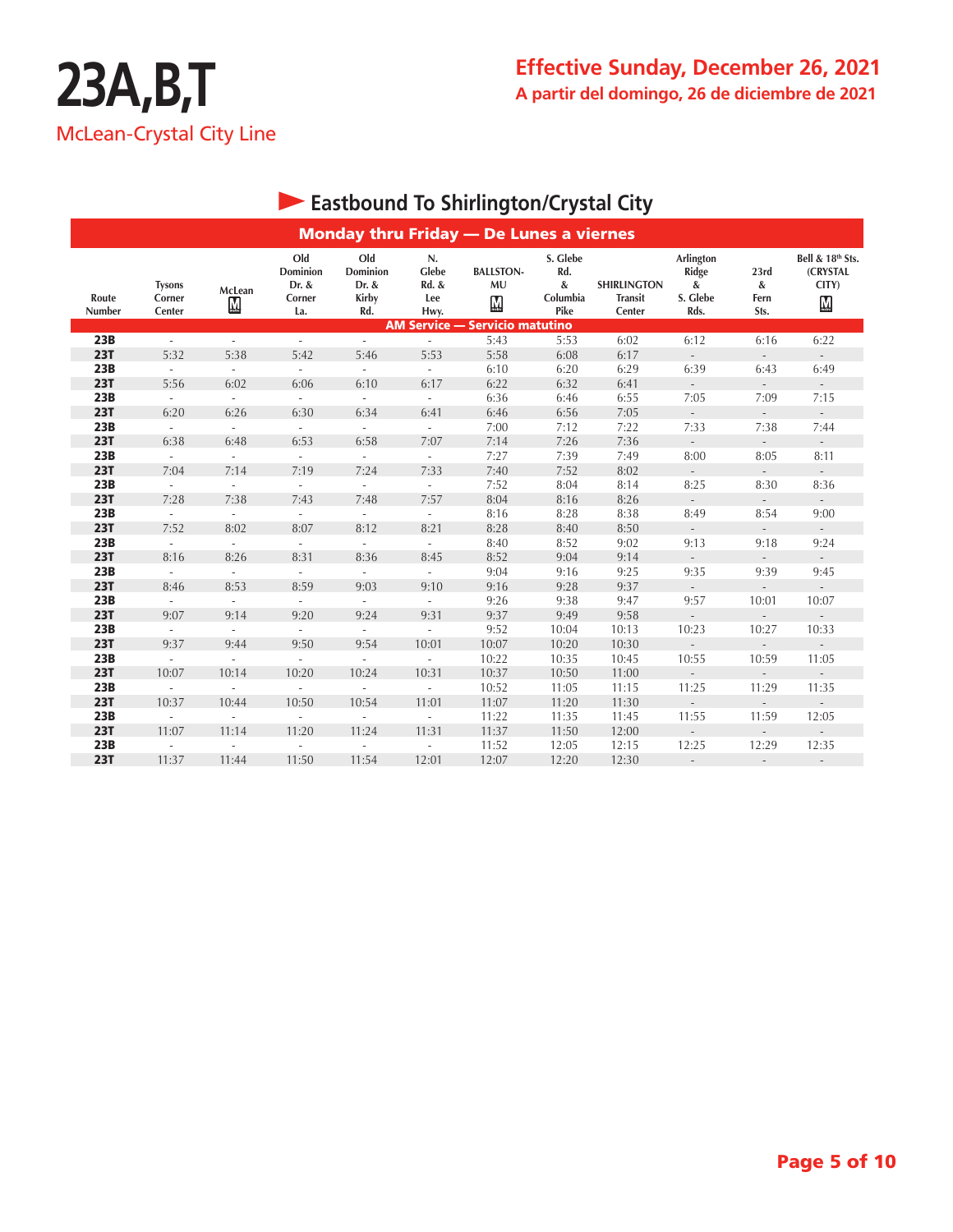|                   |                                   |                             |                                           |                                          |                                     | <b>Monday thru Friday - De Lunes a viernes</b>             |                                          |                                                |                                             |                                  |                                                           |
|-------------------|-----------------------------------|-----------------------------|-------------------------------------------|------------------------------------------|-------------------------------------|------------------------------------------------------------|------------------------------------------|------------------------------------------------|---------------------------------------------|----------------------------------|-----------------------------------------------------------|
| Route<br>Number   | <b>Tysons</b><br>Corner<br>Center | McLean<br>М                 | Old<br>Dominion<br>Dr. &<br>Corner<br>La. | Old<br>Dominion<br>Dr. &<br>Kirby<br>Rd. | N.<br>Glebe<br>Rd. &<br>Lee<br>Hwy. | <b>BALLSTON-</b><br>MU<br>$\underline{\mathbf{M}}$         | S. Glebe<br>Rd.<br>&<br>Columbia<br>Pike | <b>SHIRLINGTON</b><br><b>Transit</b><br>Center | Arlington<br>Ridge<br>&<br>S. Glebe<br>Rds. | 23rd<br>&<br>Fern<br>Sts.        | Bell & 18th Sts.<br>(CRYSTAL<br>CITY)<br>$M_{\text{max}}$ |
|                   |                                   |                             |                                           |                                          | <b>PM Service -</b>                 | · Servicio vespertino                                      |                                          |                                                |                                             |                                  |                                                           |
| 23B               | $\sim$                            | $\sim$                      | $\omega$                                  | $\sim$                                   | $\sim$                              | 12:22                                                      | 12:35                                    | 12:45                                          | 12:55                                       | 12:59                            | 1:05                                                      |
| <b>23T</b><br>23B | 12:07                             | 12:14<br>L.                 | 12:20                                     | 12:24                                    | 12:31                               | 12:37                                                      | 12:50                                    | 1:00                                           |                                             | 1:29                             |                                                           |
| <b>23T</b>        | $\overline{\phantom{a}}$<br>12:37 | 12:44                       | $\overline{\phantom{a}}$<br>12:50         | $\overline{\phantom{a}}$<br>12:54        | $\overline{\phantom{a}}$<br>1:01    | 12:52<br>1:07                                              | 1:05<br>1:20                             | 1:15<br>1:30                                   | 1:25<br>$\mathbb{Z}^2$                      | $\Box$                           | 1:35                                                      |
| 23B               | J.                                | $\bar{\phantom{a}}$         | ÷.                                        | ÷.                                       | $\sim$                              | 1:22                                                       | 1:35                                     | 1:45                                           | 1:55                                        | 1:59                             | 2:05                                                      |
| <b>23T</b>        | 1:07                              | 1:14                        | 1:20                                      | 1:24                                     | 1:31                                | 1:37                                                       | 1:50                                     | 2:00                                           |                                             | $\frac{1}{2}$                    |                                                           |
| 23B               | $\omega$                          | $\omega$                    | $\mathcal{L}$                             | $\sim$                                   | $\omega$                            | 1:52                                                       | 2:05                                     | 2:15                                           | 2:25                                        | 2:29                             | 2:35                                                      |
| <b>23T</b>        | 1:35                              | 1:42                        | 1:48                                      | 1:53                                     | 2:01                                | 2:07                                                       | 2:21                                     | 2:31                                           | $\overline{\phantom{a}}$                    | $\overline{\phantom{a}}$         | $\overline{\phantom{a}}$                                  |
| 23B               | $\omega$                          | $\omega$                    | $\omega$                                  | $\mathcal{L}$                            | $\mathcal{L}$                       | 2:22                                                       | 2:36                                     | 2:46                                           | 2:58                                        | 3:02                             | 3:08                                                      |
| <b>23T</b>        | 2:05                              | 2:12                        | 2:18                                      | 2:23                                     | 2:31                                | 2:37                                                       | 2:51                                     | 3:01                                           | $\Box$                                      | $\sim$                           | $\sim$                                                    |
| 23B               | $\mathcal{L}_{\mathcal{A}}$       | $\mathcal{L}$               | $\mathcal{L}$                             | $\sim$                                   | $\mathcal{L}$                       | 2:52                                                       | 3:06                                     | 3:16                                           | 3:28                                        | 3:32                             | 3:38                                                      |
| <b>23T</b>        | 2:35                              | 2:42                        | 2:48                                      | 2:53                                     | 3:01                                | 3:07                                                       | 3:21                                     | 3:31                                           |                                             |                                  |                                                           |
| 23B               | $\mathcal{L}_{\mathcal{A}}$       | $\mathcal{L}_{\mathcal{A}}$ | $\sim$                                    | $\sim$                                   | $\mathcal{L}$                       | 3:22                                                       | 3:36                                     | 3:46                                           | 3:58                                        | 4:02                             | 4:08                                                      |
| <b>23T</b>        | 3:05                              | 3:12                        | 3:18                                      | 3:23                                     | 3:31                                | 3:37                                                       | 3:51                                     | 4:01                                           | $\overline{\phantom{a}}$                    | $\overline{a}$                   |                                                           |
| 23B               | $\overline{\phantom{a}}$          | $\overline{\phantom{a}}$    | $\overline{\phantom{a}}$                  | $\overline{\phantom{a}}$                 | $\overline{\phantom{a}}$            | 3:47                                                       | 4:01                                     | 4:11                                           | 4:23                                        | 4:27                             | 4:33                                                      |
| <b>23T</b>        | 3:30                              | 3:37                        | 3:43                                      | 3:48                                     | 3:56                                | 4:02                                                       | 4:16                                     | 4:26                                           | $\mathcal{L}_{\mathcal{A}}$                 | $\mathbb{L}$                     | $\mathcal{L}^{\pm}$                                       |
| 23B               | $\mathcal{L}_{\mathcal{A}}$       | $\omega$                    | $\mathcal{L}_{\mathcal{A}}$               | $\mathcal{L}_{\mathcal{A}}$              | $\sim$                              | 4:17                                                       | 4:32                                     | 4:43                                           | 4:57                                        | 5:02                             | 5:08                                                      |
| <b>23T</b><br>23B | 3:57<br>$\omega$                  | 4:05<br>$\omega$            | 4:12<br>$\mathcal{L}$                     | 4:17<br>$\sim$                           | 4:26<br>$\sim$                      | 4:32<br>4:46                                               | 4:47<br>5:01                             | 4:58<br>5:12                                   | 5:26                                        | 5:31                             | 5:37                                                      |
| <b>23T</b>        | 4:23                              | 4:31                        | 4:38                                      | 4:43                                     | 4:52                                | 4:58                                                       | 5:13                                     | 5:24                                           | $\Box$                                      | $\Box$                           | $\sim$                                                    |
| 23B               | $\overline{\phantom{a}}$          | $\overline{\phantom{a}}$    | $\mathcal{L}$                             | $\sim$                                   | $\sim$                              | 5:10                                                       | 5:24                                     | 5:34                                           | 5:46                                        | 5:50                             | 5:55                                                      |
| <b>23T</b>        | 4:46                              | 4:53                        | 5:00                                      | 5:06                                     | 5:16                                | 5:22                                                       | 5:36                                     | 5:46                                           | $\overline{\phantom{a}}$                    | $\overline{\phantom{a}}$         | $\mathcal{L}^{\pm}$                                       |
| 23B               | $\sim$                            | $\mathcal{L}$               | $\sim$                                    | $\sim$                                   | $\sim$                              | 5:34                                                       | 5:48                                     | 5:58                                           | 6:10                                        | 6:14                             | 6:19                                                      |
| <b>23T</b>        | 5:10                              | 5:17                        | 5:24                                      | 5:30                                     | 5:40                                | 5:46                                                       | 6:00                                     | 6:10                                           |                                             |                                  |                                                           |
| 23B               | ÷.                                | ÷.                          | ÷                                         | ÷                                        | ÷                                   | 5:58                                                       | 6:12                                     | 6:22                                           | 6:34                                        | 6:38                             | 6:43                                                      |
| <b>23T</b>        | 5:34                              | 5:41                        | 5:48                                      | 5:54                                     | 6:04                                | 6:10                                                       | 6:24                                     | 6:34                                           |                                             | ÷,                               | $\Box$                                                    |
| 23B               | $\overline{\phantom{a}}$          | $\overline{\phantom{a}}$    | $\overline{\phantom{a}}$                  | $\mathcal{L}_{\mathcal{A}}$              | $\mathcal{L}_{\mathcal{A}}$         | 6:22                                                       | 6:34                                     | 6:43                                           | 6:53                                        | 6:57                             | 7:02                                                      |
| <b>23T</b>        | 6:08                              | 6:15                        | 6:20                                      | 6:24                                     | 6:31                                | 6:36                                                       | 6:48                                     | 6:57                                           | $\mathcal{L}$                               | $\overline{\phantom{a}}$         |                                                           |
| 23B               | $\mathcal{L}$                     | $\mathcal{L}$               | $\mathcal{L}$                             | $\mathcal{L}$                            | $\mathcal{L}$                       | 6:51                                                       | 7:03                                     | 7:12                                           | 7:22                                        | 7:26                             | 7:31                                                      |
| <b>23T</b>        | 6:38                              | 6:45                        | 6:50                                      | 6:54                                     | 7:01                                | 7:06                                                       | 7:18                                     | 7:27                                           |                                             | $\frac{1}{2}$                    |                                                           |
| 23B               | $\mathcal{L}_{\mathcal{A}}$       | $\sim$                      | $\sim$                                    | $\sim$                                   | $\mathcal{L}$                       | 7:21                                                       | 7:33                                     | 7:42                                           | 7:52                                        | 7:56                             | 8:01                                                      |
| <b>23T</b><br>23B | 7:08<br>$\omega$                  | 7:15<br>$\sim$              | 7:20<br>$\mathcal{L}_{\mathcal{A}}$       | 7:24<br>$\sim$                           | 7:31<br>$\overline{\phantom{a}}$    | 7:36<br>7:51                                               | 7:48<br>8:03                             | 7:57                                           | $\overline{\phantom{a}}$<br>8:22            | $\overline{\phantom{a}}$<br>8:26 | $\mathbb{Z}^2$<br>8:31                                    |
| <b>23T</b>        | 7:38                              | 7:45                        | 7:50                                      | 7:54                                     | 8:01                                | 8:06                                                       | 8:18                                     | 8:12<br>8:27                                   | $\overline{\phantom{a}}$                    | $\mathcal{L}$                    | $\overline{\phantom{a}}$                                  |
| 23B               | $\sim$                            | $\mathcal{L}$               | $\sim$                                    | $\sim$                                   | $\mathcal{L}$                       | 8:21                                                       | 8:33                                     | 8:42                                           | 8:52                                        | 8:56                             | 9:01                                                      |
| <b>23T</b>        | 8:08                              | 8:15                        | 8:20                                      | 8:24                                     | 8:31                                | 8:36                                                       | 8:48                                     | 8:57                                           |                                             |                                  |                                                           |
| 23B               | $\overline{\phantom{a}}$          | $\overline{\phantom{a}}$    | $\mathcal{L}_{\mathcal{A}}$               | $\mathcal{L}_{\mathcal{A}}$              | $\sim$                              | 8:51                                                       | 9:02                                     | 9:11                                           | 9:20                                        | 9:24                             | 9:28                                                      |
| <b>23T</b>        | 8:40                              | 8:47                        | 8:52                                      | 8:55                                     | 9:01                                | 9:06                                                       | 9:17                                     | 9:26                                           |                                             |                                  |                                                           |
| 23B               | $\overline{\phantom{a}}$          | $\omega$                    | $\sim$                                    | $\sim$                                   | $\bar{a}$                           | 9:21                                                       | 9:32                                     | 9:41                                           | 9:50                                        | 9:54                             | 9:58                                                      |
| <b>23A</b>        | 9:20                              | 9:27                        | 9:32                                      | 9:35                                     | 9:41                                | 9:46                                                       | 9:57                                     | 10:06                                          | 10:15                                       | 10:19                            | 10:23                                                     |
| 23A               | 9:50                              | 9:57                        | 10:02                                     | 10:05                                    | 10:11                               | 10:16                                                      | 10:27                                    | 10:36                                          | 10:45                                       | 10:49                            | 10:53                                                     |
| 23A               | 10:50                             | 10:57                       | 11:02                                     | 11:05                                    | 11:11                               | 11:16                                                      | 11:27                                    | 11:36                                          | 11:45                                       | 11:49                            | 11:53                                                     |
|                   |                                   |                             |                                           |                                          |                                     | After Midnight Service — Servicio después de la medianoche |                                          |                                                |                                             |                                  |                                                           |
| 23A               | 12:23                             | 12:29                       | 12:34                                     | 12:37                                    | 12:43                               | 12:48                                                      | 12:57                                    | 1:05                                           | 1:13                                        | 1:17                             | 1:21                                                      |
| 23B               | $\overline{a}$                    | $\overline{a}$              | $\blacksquare$                            | $\overline{a}$                           | $\overline{\phantom{a}}$            | 1:55                                                       | 2:04                                     | 2:13                                           | 2:21                                        | 2:25                             | 2:30                                                      |

## **Eastbound To Shirlington/Crystal City**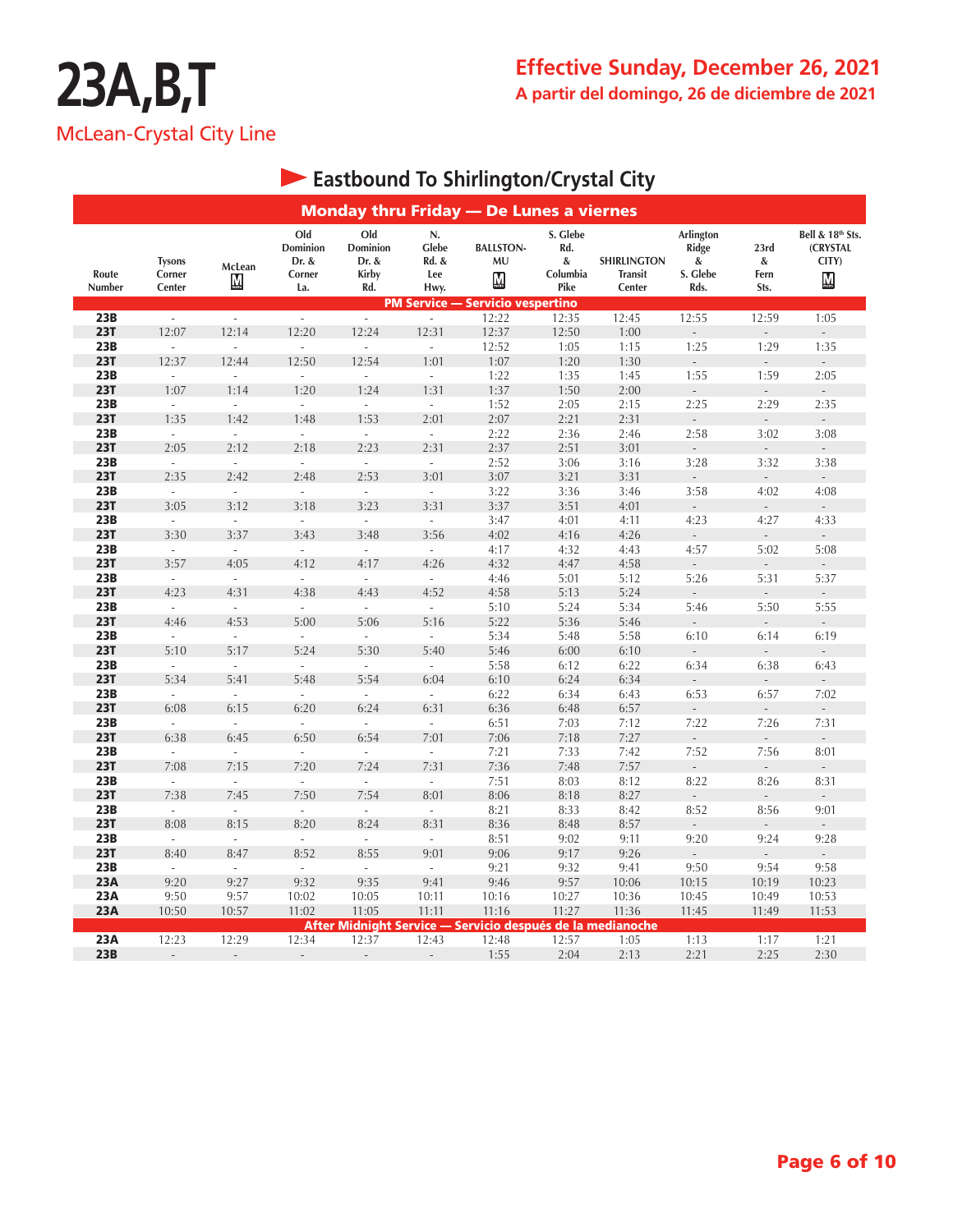### **Westbound to Ballston/Tysons Corner Center**

|                   |                                                                   |                             |                                             |                                    |                                          | <b>Saturday — Sábados</b>                                  |                                     |                                                 |                                           |                                  |                                                 |
|-------------------|-------------------------------------------------------------------|-----------------------------|---------------------------------------------|------------------------------------|------------------------------------------|------------------------------------------------------------|-------------------------------------|-------------------------------------------------|-------------------------------------------|----------------------------------|-------------------------------------------------|
| Route<br>Number   | Bell & 18th Sts.<br>(Crystal<br>City)<br>$\underline{\mathbf{M}}$ | 23rd<br>&<br>Fern<br>Sts.   | Arlington<br>Ridge<br>&<br>S. Glebe<br>Rds. | Shirling-<br>ton Transit<br>Center | S. Glebe<br>Rd.<br>&<br>Columbia<br>Pike | <b>BALLSTON-</b><br>MU<br>$\mathbf M$                      | N.<br>Glebe<br>Rd. &<br>Lee<br>Hwy. | Old<br>Dominion<br>Dr. &<br><b>Kirby</b><br>Rd. | Old<br>Dominion<br>Dr. &<br>Corner<br>La. | McLean<br>▧                      | <b>TYSONS</b><br><b>CORNER</b><br><b>CENTER</b> |
|                   |                                                                   |                             |                                             |                                    |                                          | <b>AM Service — Servicio matutino</b>                      |                                     |                                                 |                                           |                                  |                                                 |
| 23A               | 6:06                                                              | 6:08                        | 6:11                                        | 6:20                               | 6:28                                     | 6:39                                                       | 6:44                                | 6:50                                            | 6:54                                      | 7:00                             | 7:05                                            |
| 23A               | 6:44                                                              | 6:47                        | 6:51                                        | 7:00                               | 7:09                                     | 7:21                                                       | 7:26                                | 7:32                                            | 7:36                                      | 7:44                             | 7:49                                            |
| 23B               | 7:04                                                              | 7:07                        | 7:11                                        | 7:20                               | 7:29                                     | 7:41                                                       | $\bar{\phantom{a}}$                 | $\overline{\phantom{a}}$                        | $\overline{\phantom{a}}$                  | $\overline{\phantom{a}}$         | $\overline{\phantom{a}}$                        |
| <b>23T</b>        | $\frac{1}{2}$                                                     |                             | $\overline{\phantom{a}}$                    | 7:40                               | 7:49                                     | 8:01                                                       | 8:06                                | 8:12                                            | 8:16                                      | 8:24                             | 8:29                                            |
| 23B<br><b>23T</b> | 7:44                                                              | 7:47                        | 7:51                                        | 8:00                               | 8:09                                     | 8:21                                                       | $\mathcal{L}$                       | $\overline{\phantom{a}}$<br>8:52                | ÷.                                        | $\bar{\phantom{a}}$              | $\overline{\phantom{a}}$                        |
| 23B               | $\frac{1}{2}$<br>8:24                                             | 8:27                        | $\blacksquare$<br>8:31                      | 8:20<br>8:40                       | 8:29                                     | 8:41<br>9:01                                               | 8:46<br>$\mathcal{L}^{\mathcal{L}}$ | $\mathcal{L}_{\mathcal{A}}$                     | 8:56<br>$\mathcal{L}^{\mathcal{A}}$       | 9:04<br>$\omega$                 | 9:09<br>$\mathcal{L}_{\mathcal{A}}$             |
| <b>23T</b>        | $\overline{a}$                                                    | $\mathcal{L}$               | $\mathcal{L}_{\mathcal{A}}$                 | 9:00                               | 8:49<br>9:09                             | 9:21                                                       | 9:26                                | 9:32                                            | 9:36                                      | 9:44                             | 9:49                                            |
| 23B               | 9:04                                                              | 9:07                        | 9:11                                        | 9:20                               | 9:29                                     | 9:41                                                       | $\overline{\phantom{a}}$            | ÷,                                              | $\frac{1}{2}$                             | $\overline{\phantom{a}}$         | $\overline{\phantom{a}}$                        |
| <b>23T</b>        | $\mathcal{L}^{\pm}$                                               | $\overline{\phantom{a}}$    | ÷,                                          | 9:40                               | 9:50                                     | 10:02                                                      | 10:08                               | 10:15                                           | 10:19                                     | 10:27                            | 10:32                                           |
| 23B               | 9:42                                                              | 9:46                        | 9:50                                        | 10:00                              | 10:10                                    | 10:22                                                      | $\overline{\phantom{a}}$            | $\Box$                                          | $\Box$                                    | $\overline{\phantom{a}}$         | ÷,                                              |
| <b>23T</b>        | ÷,                                                                | $\overline{a}$              | $\frac{1}{2}$                               | 10:20                              | 10:30                                    | 10:42                                                      | 10:48                               | 10:55                                           | 10:59                                     | 11:07                            | 11:12                                           |
| 23B               | 10:22                                                             | 10:26                       | 10:30                                       | 10:40                              | 10:50                                    | 11:02                                                      | ÷,                                  | ÷,                                              | ÷,                                        | $\overline{a}$                   | Ĭ.                                              |
| <b>23T</b>        |                                                                   |                             |                                             | 11:00                              | 11:10                                    | 11:22                                                      | 11:28                               | 11:35                                           | 11:39                                     | 11:47                            | 11:52                                           |
| 23B               | 11:02                                                             | 11:06                       | 11:10                                       | 11:20                              | 11:30                                    | 11:42                                                      |                                     | ä,                                              |                                           | $\overline{a}$                   |                                                 |
| <b>23T</b>        |                                                                   |                             |                                             | 11:40                              | 11:50                                    | 12:02                                                      | 12:08                               | 12:15                                           | 12:19                                     | 12:27                            | 12:32                                           |
| 23B               | 11:42                                                             | 11:46                       | 11:50                                       | 12:00                              | 12:10                                    | 12:22                                                      | ÷,                                  | ÷,                                              | ÷,                                        | $\overline{\phantom{a}}$         | $\overline{\phantom{a}}$                        |
|                   |                                                                   |                             |                                             |                                    |                                          | <b>PM Service - Servicio vespertino</b>                    |                                     |                                                 |                                           |                                  |                                                 |
| <b>23T</b>        | $\mathcal{L}$                                                     | ÷.                          | $\mathcal{L}$                               | 12:20                              | 12:31                                    | 12:43                                                      | 12:49                               | 12:57                                           | 1:01                                      | 1:09                             | 1:14                                            |
| 23B               | 12:20                                                             | 12:25                       | 12:29                                       | 12:40                              | 12:51                                    | 1:03                                                       |                                     |                                                 |                                           |                                  |                                                 |
| <b>23T</b>        | $\overline{\phantom{a}}$                                          | $\overline{\phantom{a}}$    | $\overline{\phantom{a}}$                    | 1:00                               | 1:11                                     | 1:23                                                       | 1:29                                | 1:37                                            | 1:41                                      | 1:49                             | 1:54                                            |
| 23B               | 1:00                                                              | 1:05                        | 1:09                                        | 1:20                               | 1:31                                     | 1:43                                                       | $\Box$                              | $\overline{a}$                                  | $\Box$                                    | $\Box$                           | $\mathbb{Z}^2$                                  |
| <b>23T</b>        | $\sim$                                                            | $\sim$                      | $\sim$                                      | 1:40                               | 1:51                                     | 2:03                                                       | 2:09                                | 2:17                                            | 2:21                                      | 2:29                             | 2:34                                            |
| 23B               | 1:40                                                              | 1:45                        | 1:49                                        | 2:00                               | 2:11                                     | 2:23                                                       |                                     |                                                 |                                           |                                  |                                                 |
| <b>23T</b>        | $\mathcal{L}_{\mathcal{A}}$                                       | $\mathcal{L}_{\mathcal{A}}$ | $\overline{\phantom{a}}$                    | 2:20                               | 2:31                                     | 2:43                                                       | 2:49                                | 2:57                                            | 3:01                                      | 3:09                             | 3:14                                            |
| 23B               | 2:20                                                              | 2:25                        | 2:29                                        | 2:40                               | 2:51                                     | 3:03                                                       | $\overline{a}$                      | $\overline{a}$                                  | $\frac{1}{2}$                             | $\overline{\phantom{a}}$         |                                                 |
| <b>23T</b>        | ÷.                                                                | $\overline{\phantom{a}}$    | $\bar{a}$                                   | 3:00                               | 3:11                                     | 3:23                                                       | 3:29                                | 3:37                                            | 3:41                                      | 3:49                             | 3:54                                            |
| 23B               | 3:00                                                              | 3:05                        | 3:09                                        | 3:20                               | 3:31                                     | 3:43                                                       | $\mathcal{L}_{\mathcal{A}}$         | $\mathbb{Z}^2$                                  | $\mathbb{Z}^2$                            | $\overline{\phantom{a}}$         | $\mathcal{L}^{\pm}$                             |
| <b>23T</b>        | $\sim$                                                            | $\sim$                      | $\mathcal{L}_{\mathcal{A}}$                 | 3:40                               | 3:51                                     | 4:03                                                       | 4:09                                | 4:17                                            | 4:21                                      | 4:29                             | 4:34                                            |
| 23B               | 3:40                                                              | 3:45                        | 3:49                                        | 4:00                               | 4:11                                     | 4:23                                                       | $\overline{\phantom{a}}$            | $\mathbb{Z}^{\mathbb{Z}}$                       | $\overline{\phantom{a}}$                  | $\Box$                           | $\Box$                                          |
| <b>23T</b>        | $\omega$                                                          | $\bar{\phantom{a}}$         | ä,                                          | 4:20                               | 4:31                                     | 4:43                                                       | 4:49                                | 4:57                                            | 5:01                                      | 5:09                             | 5:14                                            |
| 23B               | 4:20                                                              | 4:25                        | 4:29                                        | 4:40                               | 4:51                                     | 5:03                                                       | $\overline{a}$                      | $\overline{\phantom{a}}$                        | $\frac{1}{2}$                             | $\overline{a}$                   | $\overline{\phantom{a}}$                        |
| <b>23T</b>        | $\omega$                                                          | $\bar{\phantom{a}}$         | ä,                                          | 5:00                               | 5:10                                     | 5:22                                                       | 5:28                                | 5:35                                            | 5:38                                      | 5:45                             | 5:50                                            |
| 23B               | 5:02                                                              | 5:06                        | 5:10                                        | 5:20                               | 5:30                                     | 5:42                                                       | $\overline{\phantom{a}}$            |                                                 |                                           |                                  |                                                 |
| <b>23T</b>        | $\overline{\phantom{a}}$                                          | $\bar{\phantom{a}}$         | $\sim$                                      | 5:40                               | 5:50                                     | 6:02                                                       | 6:08                                | 6:15                                            | 6:18                                      | 6:25                             | 6:30                                            |
| 23B<br><b>23T</b> | 5:42<br>$\overline{\phantom{a}}$                                  | 5:46<br>$\sim$              | 5:50<br>÷,                                  | 6:00                               | 6:10                                     | 6:22                                                       | $\overline{a}$                      |                                                 |                                           | $\overline{\phantom{a}}$         |                                                 |
| 23B               | 6:23                                                              | 6:26                        | 6:30                                        | 6:20<br>6:40                       | 6:29                                     | 6:41                                                       | 6:46<br>$\overline{\phantom{a}}$    | 6:52<br>$\mathcal{L}^{\mathcal{L}}$             | 6:55<br>$\mathcal{L}$                     | 7:02<br>$\overline{\phantom{a}}$ | 7:07<br>$\mathcal{L}^{\mathcal{L}}$             |
| <b>23T</b>        | ÷.                                                                | ÷,                          | ÷.                                          | 7:00                               | 6:49<br>7:09                             | 7:01<br>7:21                                               | 7:26                                | 7:32                                            | 7:35                                      | 7:42                             | 7:47                                            |
| 23B               | 7:03                                                              | 7:06                        | 7:10                                        | 7:20                               | 7:29                                     | 7:41                                                       |                                     |                                                 |                                           |                                  |                                                 |
| <b>23T</b>        | $\sim$                                                            | $\sim$                      | $\sim$                                      | 7:40                               | 7:49                                     | 8:01                                                       | 8:06                                | 8:12                                            | 8:15                                      | 8:22                             | 8:27                                            |
| 23B               | 7:43                                                              | 7:46                        | 7:50                                        | 8:00                               | 8:09                                     | 8:21                                                       | $\mathcal{L}_{\mathcal{A}}$         | $\omega_{\rm c}$                                | $\omega_{\rm c}$                          | $\mathcal{L}^{\pm}$              | $\mathcal{L}^{\pm}$                             |
| <b>23T</b>        | $\sim$                                                            | $\sim$                      | $\sim$                                      | 8:20                               | 8:29                                     | 8:41                                                       | 8:46                                | 8:52                                            | 8:55                                      | 9:02                             | 9:07                                            |
| 23B               | 8:23                                                              | 8:26                        | 8:30                                        | 8:40                               | 8:49                                     | 9:01                                                       | $\sim$                              | $\sim$                                          | $\sim$                                    | $\sim$                           | $\sim$                                          |
| <b>23T</b>        | $\sim$                                                            | $\sim$                      | $\sim$                                      | 9:00                               | 9:09                                     | 9:21                                                       | 9:26                                | 9:32                                            | 9:35                                      | 9:42                             | 9:47                                            |
| 23A               | 9:14                                                              | 9:16                        | 9:20                                        | 9:30                               | 9:39                                     | 9:50                                                       | 9:53                                | 9:59                                            | 10:02                                     | 10:08                            | 10:13                                           |
| 23A               | 9:44                                                              | 9:46                        | 9:50                                        | 10:00                              | 10:09                                    | 10:20                                                      | 10:23                               | 10:29                                           | 10:32                                     | 10:38                            | 10:43                                           |
| <b>23A</b>        | 10:29                                                             | 10:31                       | 10:35                                       | 10:45                              | 10:54                                    | 11:05                                                      | 11:08                               | 11:14                                           | 11:17                                     | 11:23                            | 11:28                                           |
| 23B               | 11:14                                                             | 11:16                       | 11:20                                       | 11:30                              | 11:39                                    | 11:50                                                      | $\sim$                              | $\sim$                                          | $\sim$                                    | $\sim$                           | $\sim$                                          |
|                   |                                                                   |                             |                                             |                                    |                                          | After Midnight Service — Servicio después de la medianoche |                                     |                                                 |                                           |                                  |                                                 |
| 23B               | 12:14                                                             | 12:16                       | 12:20                                       | 12:30                              | 12:39                                    | 12:50                                                      | $\sim$                              | $\mathcal{L}_{\mathcal{A}}$                     | $\overline{\phantom{a}}$                  | $\overline{\phantom{a}}$         | $\sim$                                          |
| 23B               | 1:14                                                              | 1:16                        | 1:20                                        | 1:30                               | 1:39                                     | 1:50                                                       | $\overline{\phantom{a}}$            | $\sim$                                          | $\overline{\phantom{a}}$                  | $\overline{\phantom{a}}$         | $\sim$                                          |

*On four Federal holidays, Columbus Day, Veterans' Day, Martin Luther King, Jr. Day, and Presidents' Day, the Saturday schedule will be in effect. Metrobus proveerá servicio con horario de sábado durante los cuatro días festivos de Columbus Day, Veterans Day, Martin Luther King Jr. Day, y Presidents' Day.*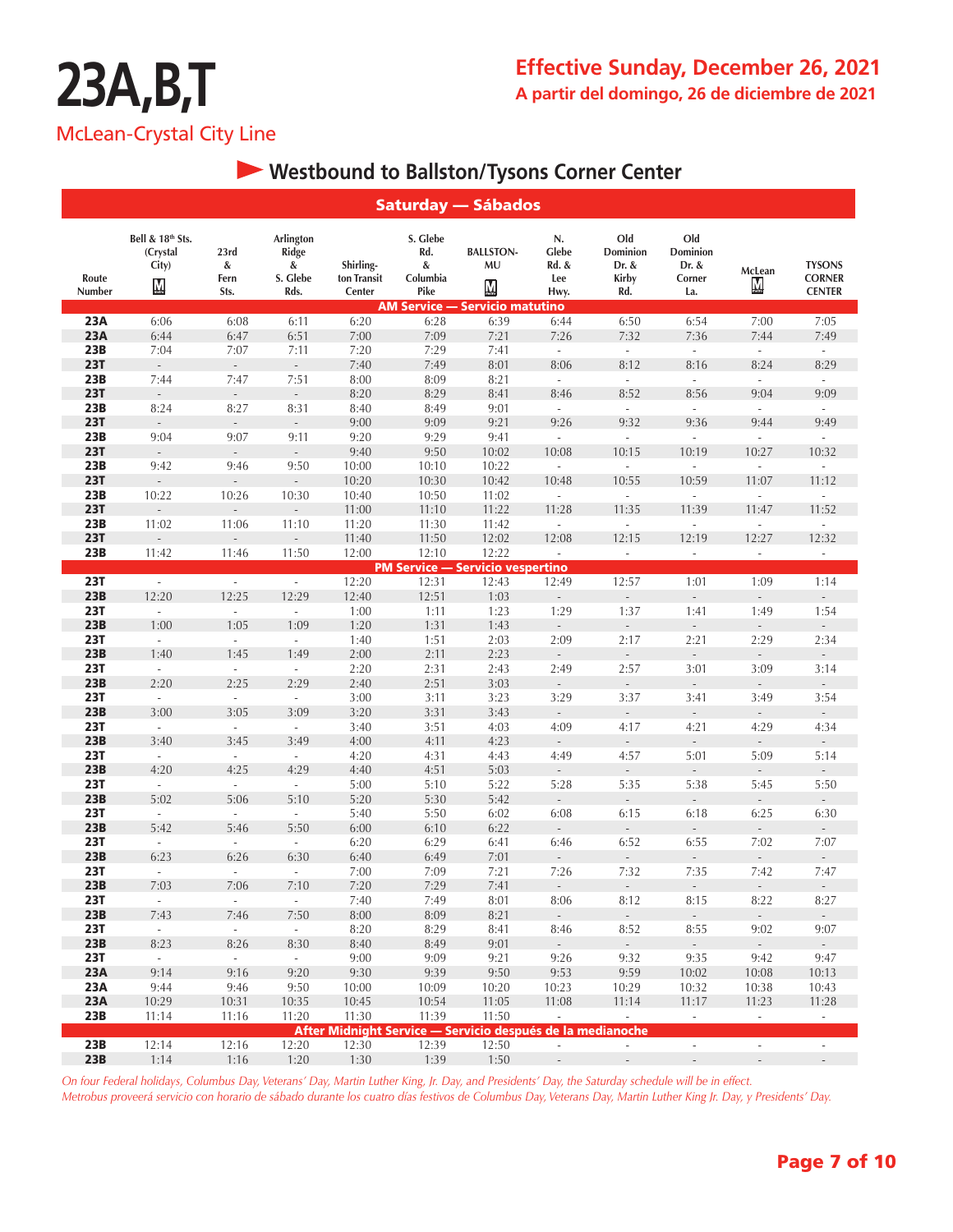### **Eastbound to Shirlington/Crystal City**

|                   |                                   |                          |                                           |                                                            | <b>Saturday — Sábados</b>                                                    |                                                    |                                          |                                                  |                                             |                                  |                                            |
|-------------------|-----------------------------------|--------------------------|-------------------------------------------|------------------------------------------------------------|------------------------------------------------------------------------------|----------------------------------------------------|------------------------------------------|--------------------------------------------------|---------------------------------------------|----------------------------------|--------------------------------------------|
| Route<br>Number   | <b>Tysons</b><br>Corner<br>Center | McLean<br>₪              | Old<br>Dominion<br>Dr. &<br>Corner<br>La. | Old<br>Dominion<br>Dr. &<br><b>Kirby</b><br>Rd.            | N.<br>Glebe<br>Rd. &<br>Lee<br>Hwy.<br><b>AM Service - Servicio matutino</b> | <b>Ballston-</b><br>MU<br>$\underline{\mathsf{M}}$ | S. Glebe<br>Rd.<br>&<br>Columbia<br>Pike | SHIRLING-<br><b>TON</b><br><b>Transit Center</b> | Arlington<br>Ridge<br>&<br>S. Glebe<br>Rds. | 23rd<br>$\&$<br>Fern<br>Sts.     | Bell & 18th Sts.<br>(CRYSTAL<br>CITY)<br>М |
| 23A               | 5:45                              | 5:51                     | 5:57                                      | 6:00                                                       | 6:06                                                                         | 6:10                                               | 6:19                                     | 6:26                                             | 6:34                                        | 6:37                             | 6:42                                       |
| 23A               | 6:15                              | 6:21                     | 6:27                                      | 6:30                                                       | 6:36                                                                         | 6:40                                               | 6:49                                     | 6:56                                             | 7:04                                        | 7:07                             | 7:12                                       |
| <b>23T</b>        | 6:44                              | 6:50                     | 6:56                                      | 7:00                                                       | 7:06                                                                         | 7:10                                               | 7:21                                     | 7:29                                             | $\sim$                                      | $\overline{\phantom{a}}$         | ÷,                                         |
| 23B               | $\overline{a}$                    |                          | $\overline{\phantom{a}}$                  | $\overline{\phantom{a}}$                                   | $\overline{\phantom{a}}$                                                     | 7:30                                               | 7:41                                     | 7:49                                             | 7:59                                        | 8:03                             | 8:08                                       |
| <b>23T</b>        | 7:24                              | 7:30                     | 7:36                                      | 7:40                                                       | 7:46                                                                         | 7:50                                               | 8:01                                     | 8:09                                             | $\omega$                                    | $\omega$                         |                                            |
| 23B               | $\sim$                            | $\sim$                   | $\sim$                                    | $\overline{\phantom{a}}$                                   | $\sim$                                                                       | 8:10                                               | 8:21                                     | 8:29                                             | 8:39                                        | 8:43                             | 8:48                                       |
| <b>23T</b>        | 8:04                              | 8:10                     | 8:16                                      | 8:20                                                       | 8:26                                                                         | 8:30                                               | 8:41                                     | 8:49                                             | $\omega$                                    | $\omega$                         |                                            |
| 23B               | $\mathcal{L}_{\mathcal{A}}$       | $\sim$                   | $\sim$                                    | $\sim$                                                     | $\sim$                                                                       | 8:50                                               | 9:01                                     | 9:09                                             | 9:19                                        | 9:23                             | 9:28                                       |
| <b>23T</b>        | 8:44                              | 8:50                     | 8:56                                      | 9:00                                                       | 9:06                                                                         | 9:10                                               | 9:21                                     | 9:29                                             | $\sim$                                      | $\overline{\phantom{a}}$         |                                            |
| 23B               | $\mathcal{L}_{\mathcal{A}}$       |                          | $\sim$                                    | $\mathcal{L}_{\mathcal{A}}$                                | $\mathbb{Z}^2$                                                               | 9:30                                               | 9:41                                     | 9:49                                             | 9:59                                        | 10:03                            | 10:08                                      |
| <b>23T</b>        | 9:24                              | 9:30                     | 9:36                                      | 9:40                                                       | 9:46                                                                         | 9:50                                               | 10:01                                    | 10:09                                            | $\overline{\phantom{a}}$                    | $\mathcal{L}$                    |                                            |
| 23B               |                                   |                          |                                           |                                                            |                                                                              | 10:10                                              | 10:21                                    | 10:29                                            | 10:39                                       | 10:43                            | 10:48                                      |
| <b>23T</b>        | 10:04                             | 10:10                    | 10:16                                     | 10:20                                                      | 10:26                                                                        | 10:30                                              | 10:41                                    | 10:49                                            | $\sim$                                      | ÷.                               |                                            |
| 23B               |                                   |                          |                                           |                                                            |                                                                              | 10:50                                              | 11:03                                    | 11:12                                            | 11:22                                       | 11:26                            | 11:32                                      |
| <b>23T</b>        | 10:39                             | 10:46                    | 10:53                                     | 10:57                                                      | 11:04                                                                        | 11:10                                              | 11:23                                    | 11:32                                            | $\mathcal{L}^{\mathcal{L}}$                 | $\mathcal{L}$                    |                                            |
| 23B               | $\mathbb{Z}^{\mathbb{Z}}$         | $\Box$                   | $\mathbb{Z}^{\mathbb{Z}}$                 | $\mathcal{L}^{\pm}$                                        | $\mathbb{Z}^{\mathbb{Z}}$                                                    | 11:30                                              | 11:43                                    | 11:52                                            | 12:02                                       | 12:06                            | 12:12                                      |
| <b>23T</b>        | 11:19                             | 11:26                    | 11:33                                     | 11:37                                                      | 11:44                                                                        | 11:50                                              | 12:03                                    | 12:12                                            | $\mathcal{L}^{\mathcal{A}}$                 | $\mathcal{L}$                    |                                            |
| 23B               | $\sim$                            | $\Box$                   | $\sim$                                    | $\overline{\phantom{a}}$                                   | $\sim$                                                                       | 12:10                                              | 12:23                                    | 12:32                                            | 12:42                                       | 12:46                            | 12:52                                      |
| <b>23T</b>        | 11:59                             | 12:06                    | 12:13                                     | 12:17                                                      | 12:24                                                                        | 12:30                                              | 12:43                                    | 12:52                                            | $\sim$                                      | $\sim$                           | $\overline{\phantom{a}}$                   |
| 23B               |                                   | $\omega$                 |                                           |                                                            | <b>PM Service - Servicio vespertino</b>                                      |                                                    |                                          |                                                  |                                             |                                  |                                            |
| <b>23T</b>        | $\sim$<br>12:39                   | 12:46                    | $\sim$<br>12:53                           | $\mathcal{L}_{\mathcal{A}}$<br>12:57                       | $\overline{\phantom{a}}$<br>1:04                                             | 12:50<br>1:10                                      | 1:03<br>1:23                             | 1:12<br>1:32                                     | 1:22<br>$\overline{\phantom{a}}$            | 1:26<br>$\overline{\phantom{a}}$ | 1:32                                       |
| 23B               | $\omega$                          | ä,                       | $\mathcal{L}^{\mathcal{A}}$               | $\overline{\phantom{a}}$                                   | $\omega$                                                                     | 1:30                                               | 1:43                                     | 1:52                                             | 2:02                                        | 2:06                             | 2:12                                       |
| <b>23T</b>        | 1:19                              | 1:26                     | 1:33                                      | 1:37                                                       | 1:44                                                                         | 1:50                                               | 2:03                                     | 2:12                                             |                                             |                                  |                                            |
| 23B               | $\omega$                          | $\mathcal{L}$            | $\mathcal{L}$                             | ÷,                                                         | ä,                                                                           | 2:10                                               | 2:23                                     | 2:32                                             | 2:42                                        | 2:46                             | 2:52                                       |
| <b>23T</b>        | 1:59                              | 2:06                     | 2:13                                      | 2:17                                                       | 2:24                                                                         | 2:30                                               | 2:43                                     | 2:52                                             | $\sim$                                      |                                  |                                            |
| 23B               | $\mathcal{L}$                     | $\mathcal{L}$            | $\mathcal{L}$                             | $\overline{\phantom{a}}$                                   | $\omega$                                                                     | 2:50                                               | 3:03                                     | 3:12                                             | 3:22                                        | 3:26                             | 3:32                                       |
| <b>23T</b>        | 2:39                              | 2:46                     | 2:53                                      | 2:57                                                       | 3:04                                                                         | 3:10                                               | 3:23                                     | 3:32                                             | $\sim$                                      | $\omega$                         |                                            |
| 23B               | $\overline{\phantom{a}}$          | $\overline{\phantom{a}}$ | $\sim$                                    | $\overline{\phantom{a}}$                                   | $\overline{\phantom{a}}$                                                     | 3:30                                               | 3:43                                     | 3:52                                             | 4:02                                        | 4:06                             | 4:12                                       |
| <b>23T</b>        | 3:19                              | 3:26                     | 3:33                                      | 3:37                                                       | 3:44                                                                         | 3:50                                               | 4:03                                     | 4:12                                             | $\sim$                                      |                                  |                                            |
| 23B               | $\mathcal{L}$                     | $\mathcal{L}$            | $\sim$                                    | $\sim$                                                     | $\sim$                                                                       | 4:10                                               | 4:23                                     | 4:32                                             | 4:42                                        | 4:46                             | 4:52                                       |
| <b>23T</b>        | 3:59                              | 4:06                     | 4:13                                      | 4:17                                                       | 4:24                                                                         | 4:30                                               | 4:43                                     | 4:52                                             |                                             |                                  |                                            |
| 23B               | $\overline{\phantom{a}}$          | $\sim$                   | $\sim$                                    | $\overline{\phantom{a}}$                                   | $\sim$                                                                       | 4:50                                               | 5:03                                     | 5:12                                             | 5:22                                        | 5:26                             | 5:32                                       |
| <b>23T</b>        | 4:39                              | 4:46                     | 4:53                                      | 4:57                                                       | 5:04                                                                         | 5:10                                               | 5:23                                     | 5:32                                             | $\overline{\phantom{a}}$                    |                                  |                                            |
| 23B               | $\mathcal{L}_{\mathcal{A}}$       | $\sim$                   | $\sim$                                    | $\overline{\phantom{a}}$                                   | $\omega$                                                                     | 5:30                                               | 5:43                                     | 5:52                                             | 6:02                                        | 6:06                             | 6:12                                       |
| <b>23T</b>        | 5:19                              | 5:26                     | 5:33                                      | 5:37                                                       | 5:44                                                                         | 5:50                                               | 6:03                                     | 6:12                                             | $\sim$                                      |                                  |                                            |
| 23B               | $\mathcal{L}_{\mathcal{A}}$       | $\sim$                   | $\sim$                                    | $\overline{\phantom{a}}$                                   | $\overline{\phantom{a}}$                                                     | 6:10                                               | 6:22                                     | 6:31                                             | 6:41                                        | 6:45                             | 6:51                                       |
| <b>23T</b>        | 5:59                              | 6:06                     | 6:13                                      | 6:17                                                       | 6:24                                                                         | 6:30                                               | 6:43                                     | 6:52                                             | $\sim$                                      | $\sim$                           |                                            |
| 23B               | $\sim$                            | $\overline{\phantom{a}}$ | $\overline{\phantom{a}}$                  | $\overline{\phantom{a}}$                                   | $\overline{\phantom{a}}$                                                     | 6:50                                               | 7:02                                     | 7:11                                             | 7:21                                        | 7:25                             | 7:31                                       |
| <b>23T</b>        | 6:40                              | 6:47                     | 6:53                                      | 6:57                                                       | 7:04                                                                         | 7:10                                               | 7:22                                     | 7:31                                             | $\overline{\phantom{a}}$                    | $\overline{\phantom{a}}$         |                                            |
| 23B               | $\sim$                            | $\sim$                   | $\sim$                                    | $\sim$                                                     | $\omega$                                                                     | 7:30                                               | 7:42                                     | 7:51                                             | 8:01                                        | 8:05                             | 8:11                                       |
| <b>23T</b>        | 7:20                              | 7:27                     | 7:33                                      | 7:37                                                       | 7:44                                                                         | 7:50                                               | 8:02                                     | 8:11                                             | $\sim$                                      |                                  |                                            |
| 23B<br><b>23T</b> | $\sim$<br>8:00                    | $\omega$<br>8:07         | $\mathcal{L}_{\mathcal{A}}$               | $\sim$<br>8:17                                             | $\sim$<br>8:24                                                               | 8:10<br>8:30                                       | 8:22<br>8:42                             | 8:31<br>8:51                                     | 8:41<br>$\sim$                              | 8:45<br>$\sim$                   | 8:51                                       |
| 23B               | $\omega_{\rm{eff}}$               | $\omega_{\rm{eff}}$      | 8:13<br>$\sim$                            | $\sim$                                                     | $\omega_{\rm{eff}}$                                                          | 8:50                                               | 9:02                                     | 9:11                                             | 9:21                                        | 9:25                             | 9:31                                       |
| <b>23T</b>        | 8:50                              | 8:57                     | 9:03                                      | 9:07                                                       | 9:14                                                                         | 9:20                                               | 9:32                                     | 9:41                                             | $\sim$                                      | $\sim$                           |                                            |
| 23A               | 9:26                              | 9:32                     | 9:37                                      | 9:40                                                       | 9:46                                                                         | 9:50                                               | 9:59                                     | 10:07                                            | 10:17                                       | 10:21                            | 10:27                                      |
| 23A               | 9:56                              | 10:02                    | 10:07                                     | 10:10                                                      | 10:16                                                                        | 10:20                                              | 10:29                                    | 10:37                                            | 10:47                                       | 10:51                            | 10:57                                      |
| 23A               | 10:26                             | 10:32                    | 10:37                                     | 10:40                                                      | 10:46                                                                        | 10:50                                              | 10:59                                    | 11:07                                            | 11:17                                       | 11:21                            | 11:27                                      |
| 23A               | 11:06                             | 11:12                    | 11:17                                     | 11:20                                                      | 11:26                                                                        | 11:30                                              | 11:39                                    | 11:47                                            | 11:57                                       | 12:01                            | 12:07                                      |
| 23A               | 11:51                             | 11:57                    | 12:02                                     | 12:05                                                      | 12:11                                                                        | 12:15                                              | 12:24                                    | 12:32                                            | 12:42                                       | 12:46                            | 12:52                                      |
|                   |                                   |                          |                                           | After Midnight Service - Servicio después de la medianoche |                                                                              |                                                    |                                          |                                                  |                                             |                                  |                                            |
| 23B               | $\sim$                            | $\sim$                   | $\sim$                                    | $\overline{\phantom{a}}$                                   | $\mathcal{L}_{\mathcal{A}}$                                                  | 1:00                                               | 1:09                                     | 1:17                                             | 1:27                                        | 1:31                             | 1:37                                       |
| 23B               | $\sim$                            | $\sim$                   | $\mathcal{L}_{\mathcal{A}}$               | $\mathcal{L}_{\mathcal{A}}$                                | $\sim$                                                                       | 2:00                                               | 2:09                                     | 2:17                                             | 2:27                                        | 2:31                             | 2:37                                       |

*On four Federal holidays, Columbus Day, Veterans' Day, Martin Luther King, Jr. Day, and Presidents' Day, the Saturday schedule will be in effect. Metrobus proveerá servicio con horario de sábado durante los cuatro días festivos de Columbus Day, Veterans Day, Martin Luther King Jr. Day, y Presidents' Day.*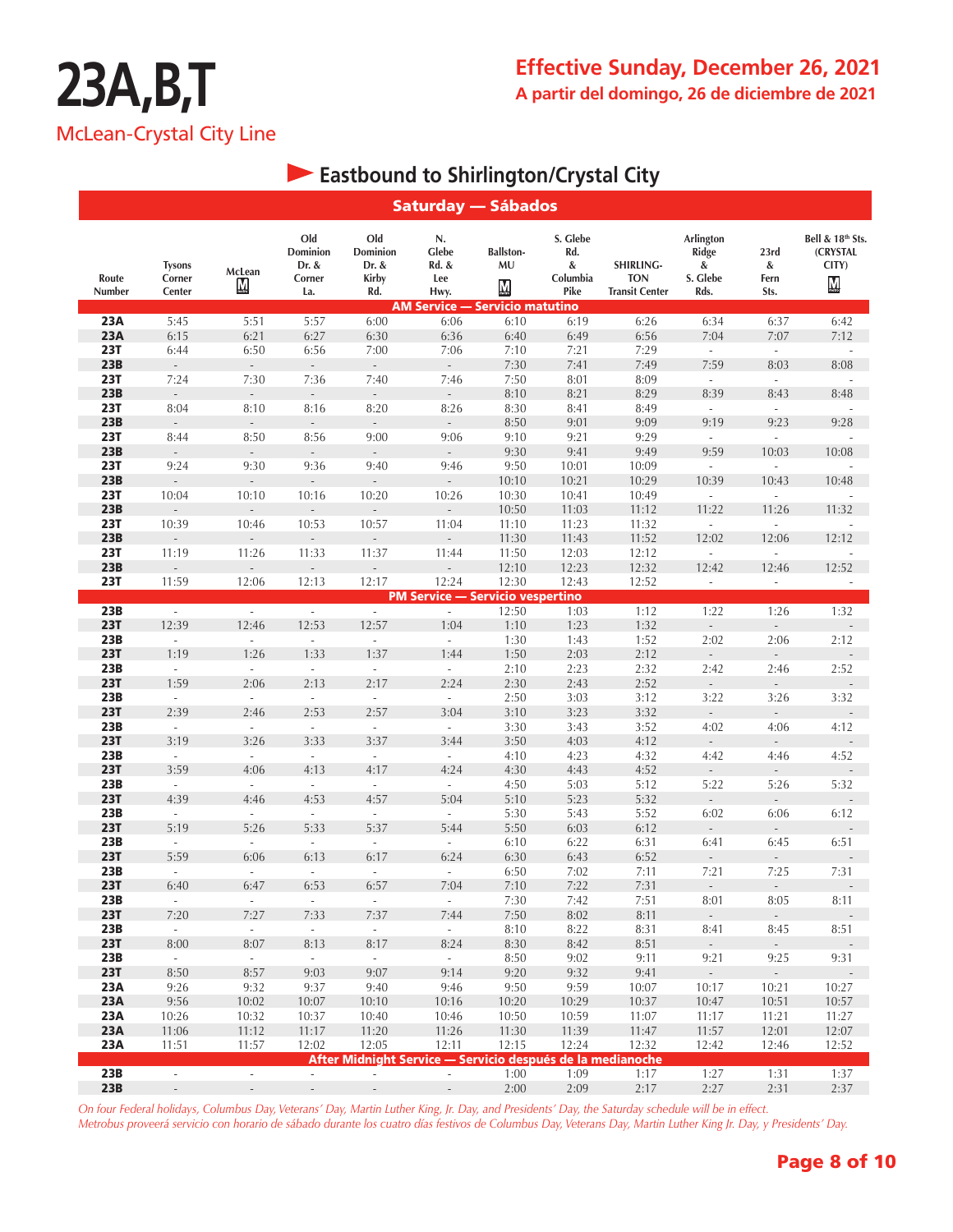**CORNER CENTER**

### **Westbound to Ballston/Tysons Corner Center**

#### Sunday — Domingos **Bell & 18th S. Glebe Old Sts. Arlington N. Old (Crystal 23rd Ridge Rd. BALLSTON-Glebe Dominion Dominion Shirling-McLean TYSONS City) & & MU Rd. & Dr. & Dr. & & S. Glebe Route Fern ton Transit Columbia Kirby Corner Lee**  ${\bf M}$  $M$ М **Number Sts. Rds. Center Pike Hwy. Rd. La.** AM Service — Servicio matutino **23A** 6:06 6:08 6:11 6:19 6:28 6:39 6:45 6:51 6:55 7:02 7:06 23A 6:44 6:46 6:49 6:57 7:06 7:17 7:23 7:29 7:33 7:40 7:44 **23B** 7:04 7:06 7:09 7:17 7:26 7:37 - - - - - -**23T** - - - - 7:40 7:50 8:00 8:07 8:14 8:18 8:25 8:29 **23B** 7:44 7:46 7:49 7:57 8:06 8:17 - - - - - - -**23T** - - - - 8:20 8:30 8:40 8:47 8:54 8:58 9:05 9:09 **23B** 8:24 8:26 8:29 8:37 8:46 8:57 - - - - - - -**23T** - - - - 9:00 9:10 9:20 9:27 9:34 9:38 9:45 9:49 **23B** 9:04 9:09 9:13 9:21 9:31 9:41 - - - - - - -**23T** - - - - 9:40 9:50 10:00 10:07 10:14 10:18 10:25 10:29 **23B** 9:42 9:47 9:51 9:59 10:09 10:19 - - - - - - -**23T** - - - - 10:20 10:30 10:40 10:47 10:54 10:58 11:05 11:09 **23B** 10:22 10:27 10:31 10:39 10:49 10:59 - - - - - - -**23T** - - - - - 11:00 11:10 11:20 11:27 11:34 11:39 11:46 11:52 **23B** 11:02 11:07 11:11 11:20 11:30 11:40 - - - - - - -**23T** - - - - 11:40 11:50 12:00 12:07 12:14 12:19 12:26 12:32 **23B** 11:42 11:47 11:51 12:00 12:10 12:20 - - - - - - -**PM Service — Servicio vespertino**<br>**23T** 23T 2:20 2:20 2:30 2:30 12:40 12:47 **23T** - - - - 12:20 12:30 12:40 12:47 12:54 12:59 1:06 1:12 **23B** 12:20 12:25 12:29 12:38 12:48 12:58 - - - - - - - -**23T** - - - - 1:00 1:10 1:20 1:27 1:34 1:39 1:46 1:52 **23B** 1:00 1:05 1:09 1:18 1:28 1:38 - - - - - - -**23T** - - - - 1:40 1:50 2:00 2:07 2:14 2:19 2:26 2:32 **23B** 1:40 1:45 1:49 1:58 2:08 2:18 - - - - - - - -**23T** - - - 2:20 2:30 2:40 2:47 2:54 2:59 3:06 3:12 **23B** 2:20 2:25 2:29 2:38 2:48 2:58 - - - - - - -**23T** - - - - 3:00 3:10 3:20 3:27 3:34 3:39 3:46 3:52 **23B** 3:00 3:05 3:09 3:18 3:28 3:38 - - - - - - - -**23T** - - - - 3:40 3:50 4:00 4:07 4:14 4:19 4:26 4:32 **23B** 3:40 3:45 3:49 3:58 4:08 4:18 - - - - - - - -**23T** - - - - 4:20 4:30 4:40 4:47 4:54 4:59 5:06 5:12 **23B** 4:20 4:25 4:29 4:38 4:48 4:58 - - - - - - -

| 23T        |       |       |       | 5:40                                                       | 5:50  | 6:00  | 6:07                     | 6:14                     | 6:18                         | 6:26                     | 6:31                     |
|------------|-------|-------|-------|------------------------------------------------------------|-------|-------|--------------------------|--------------------------|------------------------------|--------------------------|--------------------------|
| 23B        | 5:42  | 5:48  | 5:52  | 6:01                                                       | 6:11  | 6:21  | $\overline{\phantom{a}}$ | $\sim$                   | $\overline{\phantom{0}}$     |                          |                          |
| <b>23T</b> |       | ۰     |       | 6:20                                                       | 6:30  | 6:40  | 6:47                     | 6:54                     | 6:58                         | 7:06                     | 7:11                     |
| 23B        | 6:23  | 6:29  | 6:33  | 6:42                                                       | 6:52  | 7:02  | $\sim$                   | $\sim$                   | $\sim$                       |                          |                          |
| <b>23T</b> |       | ٠     |       | 7:00                                                       | 7:10  | 7:20  | 7:27                     | 7:34                     | 7:38                         | 7:46                     | 7:51                     |
| 23B        | 7:03  | 7:09  | 7:13  | 7:22                                                       | 7:32  | 7:42  | $\sim$                   | $\overline{\phantom{a}}$ | $\sim$                       | $\overline{\phantom{a}}$ | $\overline{\phantom{a}}$ |
| <b>23T</b> |       | ٠     |       | 7:40                                                       | 7:50  | 8:00  | 8:07                     | 8:14                     | 8:18                         | 8:26                     | 8:31                     |
| 23B        | 7:43  | 7:49  | 7:53  | 8:02                                                       | 8:12  | 8:22  | $\sim$                   | $\overline{\phantom{a}}$ | $\sim$                       | $\overline{\phantom{a}}$ | $\sim$                   |
| <b>23T</b> |       | ۰     |       | 8:20                                                       | 8:30  | 8:40  | 8:47                     | 8:54                     | 8:58                         | 9:06                     | 9:11                     |
| 23B        | 8:23  | 8:29  | 8:33  | 8:42                                                       | 8:52  | 9:02  | $\sim$                   | $\sim$                   | $\overline{\phantom{a}}$     | $\overline{\phantom{a}}$ |                          |
| 23T        |       | ٠     |       | 9:00                                                       | 9:10  | 9:20  | 9:27                     | 9:34                     | 9:38                         | 9:46                     | 9:51                     |
| 23A        | 9:14  | 9:19  | 9:23  | 9:30                                                       | 9:40  | 9:50  | 9:57                     | 10:04                    | 10:08                        | 10:14                    | 10:19                    |
| <b>23A</b> | 9:44  | 9:49  | 9:53  | 10:00                                                      | 10:10 | 10:20 | 10:27                    | 10:34                    | 10:38                        | 10:44                    | 10:49                    |
| 23A        | 10:29 | 10:34 | 10:38 | 10:45                                                      | 10:55 | 11:05 | 11:12                    | 11:19                    | 11:23                        | 11:29                    | 11:34                    |
| 23B        | 11:14 | 11:19 | 11:23 | 11:30                                                      | 11:40 | 11:50 |                          |                          | ٠                            |                          |                          |
|            |       |       |       | After Midnight Service — Servicio después de la medianoche |       |       |                          |                          |                              |                          |                          |
| 23B        | 12:14 | 12:19 | 12:23 | 12:30                                                      | 12:40 | 12:50 |                          |                          | $\qquad \qquad \blacksquare$ |                          |                          |
| 23B        | 1:14  | 1:19  | 1:23  | 1:30                                                       | 1:40  | 1:50  |                          |                          | ٠                            |                          |                          |

**23T** - - - - 5:00 5:10 5:20 5:27 5:34 5:38 5:46 5:51 **23B** 5:02 5:08 5:12 5:21 5:31 5:41 - - - - - - - - -